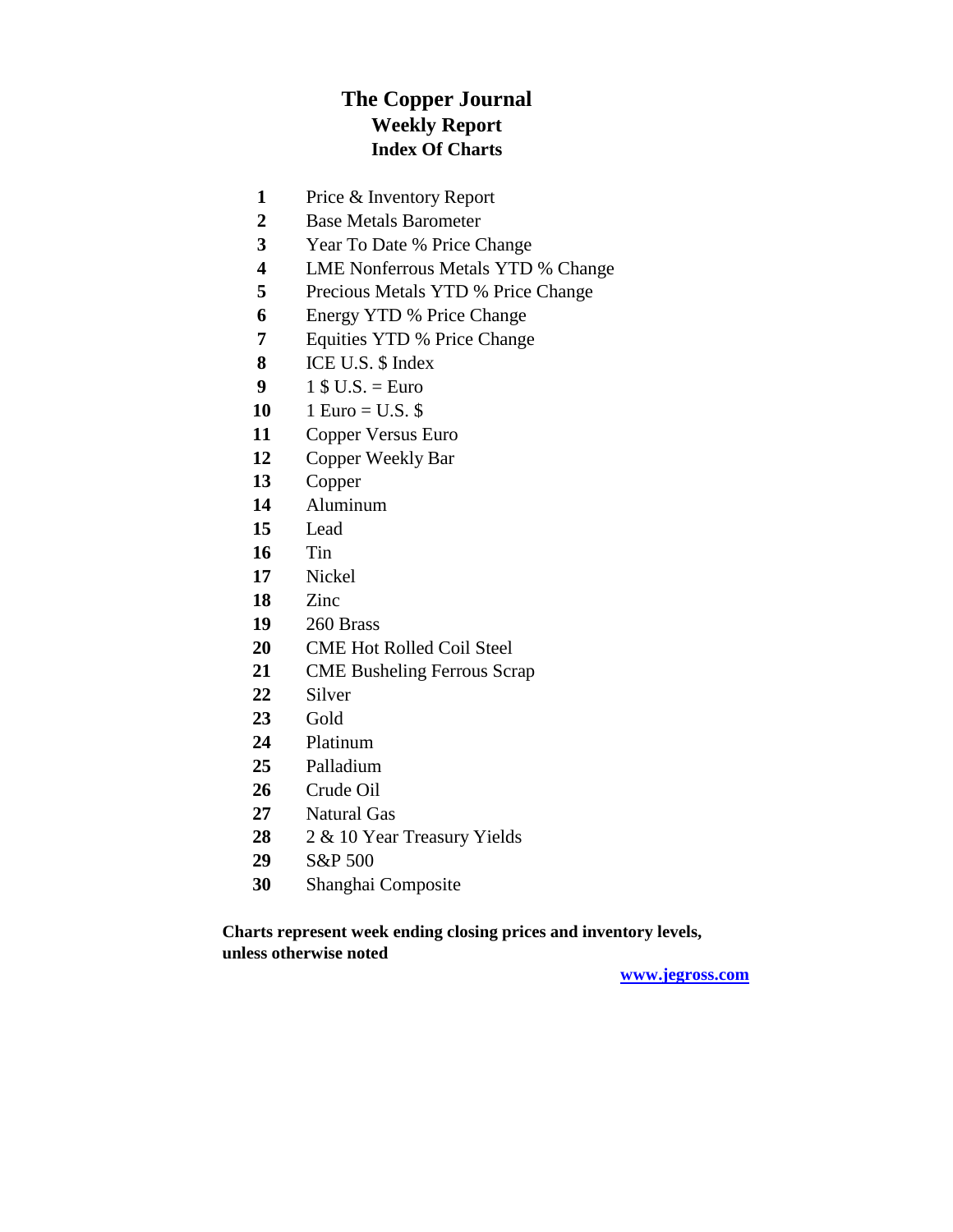|                                       | <b>Prices</b>      |                   |            |            |               |           |              |            |                   |            |
|---------------------------------------|--------------------|-------------------|------------|------------|---------------|-----------|--------------|------------|-------------------|------------|
|                                       | <b>Week Ending</b> |                   |            |            | <b>Change</b> |           |              |            |                   |            |
|                                       | 5/4/18             | 12/31/18          | 4/26/19    | 5/3/19     | Wk / Wk       |           | <b>YTD</b>   |            | Yr/Yr             |            |
| <b>ICE U.S. \$ Index</b>              | 92.41              | 95.74             | 97.73      | 97.26      | (0.47)        | $(0.5\%)$ | 1.52         | 1.6%       | 4.85              | 5.2%       |
| \$1 US = $\epsilon$ Euro              | € 0.8359           | $\epsilon$ 0.8718 | € 0.8969   | € 0.8927   | (E 0.0042)    | $(0.5\%)$ | $\in 0.0209$ | 2.4%       | $\epsilon$ 0.0568 | 6.8%       |
| $1 \,\mathrm{Euro} = $ \,\mathrm{US}$ | \$1.1963           | \$1.1470          | \$1.1149   | \$1.1202   | \$0.0053      | 0.5%      | (\$0.0268)   | (2.3%)     | (S0.0761)         | $(6.4\%)$  |
| <b>Cx Silver</b>                      | \$16.43            | \$15.43           | \$15.00    | \$14.91    | (\$0.09)      | $(0.6\%)$ | (\$0.52)     | $(3.4\%)$  | (\$1.52)          | $(9.3\%)$  |
| <b>Cx Gold</b>                        | \$1,312.70         | \$1,278.30        | \$1,284.90 | \$1,279.20 | (\$5.70)      | $(0.4\%)$ | \$0.90       | 0.1%       | $(\$33.50)$       | $(2.6\%)$  |
| <b>NYM Platinum</b>                   | \$905.00           | \$795.90          | \$898.20   | \$871.60   | $(\$26.60)$   | $(3.0\%)$ | \$75.70      | 9.5%       | $(\$33.40)$       | (3.7%)     |
| <b>NYM Palladium</b>                  | \$959.45           | \$1,253.90        | \$1,452.20 | \$1,362.70 | (\$89.50)     | $(6.2\%)$ | \$108.80     | 8.7%       | \$403.25          | 42.0%      |
| <b>Cx Copper</b>                      | \$3.0655           | \$2.6280          | \$2.9700   | \$2.8250   | $(\$0.1450)$  | (4.9%)    | \$0.1970     | 7.5%       | $(\$0.2405)$      | (7.8%)     |
| <b>LME</b> Copper                     | \$3,0767           | \$2.7057          | \$2.8998   | \$2.8032   | (\$0.0966)    | (3.3%)    | \$0.0975     | 3.6%       | $(\$0.2735)$      | $(8.9\%)$  |
| <b>LME Aluminum</b>                   | \$1.0505           | \$0.8478          | \$0.8310   | \$0.8088   | $(\$0.0222)$  | $(2.7\%)$ | (S0.0390)    | $(4.6\%)$  | (S0.2417)         | $(23.0\%)$ |
| <b>LME</b> Lead                       | \$1.0315           | \$0.9113          | \$0.8727   | \$0.8528   | (\$0.0199)    | $(2.3\%)$ | (\$0.0585)   | $(6.4\%)$  | (S0.1787)         | (17.3%)    |
| <b>LME</b> Tin                        | \$9.70             | \$8.85            | \$9.06     | \$8.79     | (\$0.27)      | $(3.0\%)$ | (\$0.06)     | $(0.7\%)$  | $(\$0.91)$        | $(9.4\%)$  |
| <b>LME Nickel</b>                     | \$6.28             | \$4.81            | \$5.57     | \$5.52     | (\$0.05)      | $(0.9\%)$ | \$0.71       | 14.8%      | (\$0.76)          | $(12.1\%)$ |
| <b>LME</b> Zinc                       | \$1.3463           | \$1.1385          | \$1.3231   | \$1.3005   | (\$0.0226)    | $(1.7\%)$ | \$0.1620     | 14.2%      | (\$0.0458)        | $(3.4\%)$  |
| <b>Base Metals Barometer</b>          | 1.71               | 1.42              | 1.54       | 1.48       | (0.06)        | $(3.9\%)$ | 0.06         | 4.2%       | (0.23)            | (13.5%)    |
| <b>CME HRC Steel</b>                  | \$862              | \$721             | \$655      | \$648      | (S7)          | $(1.1\%)$ | (\$73)       | $(10.1\%)$ | $(\$214.00)$      | $(24.8\%)$ |
| <b>CME Busheling Scrap</b>            | \$395              | \$379             | \$324      | \$320      | (\$4)         | $(1.2\%)$ | (\$59)       | $(15.6\%)$ | $(\$75.00)$       | $(19.0\%)$ |
| <b>NYM Crude Oil</b>                  | \$69.72            | \$45.41           | \$63.30    | \$61.94    | (\$1.36)      | $(2.1\%)$ | \$16.53      | 36.4%      | (S7.78)           | $(11.2\%)$ |
| <b>NYM Natural Gas</b>                | \$2.711            | \$2.940           | \$2.566    | \$2.567    | \$0.001       | 0.0%      | (\$0.373)    | (12.7%)    | $(\$0.144)$       | $(5.3\%)$  |
| <b>S&amp;P 500</b>                    | 2,663.42           | 2,506.85          | 2,939.88   | 2,945.64   | 5.76          | 0.2%      | 438.79       | 17.5%      | 282.22            | 10.6%      |
| <b>Shanghai Composite</b>             | 3,091.03           | 2,493.90          | 3,086.40   | 3,078.34   | (8.06)        | $(0.3\%)$ | 584.44       | 23.4%      | (12.69)           | $(0.4\%)$  |
| 2 Year Treasury Yield                 | 2.51%              | 2.50%             | 2.28%      | 2.33%      | 0.05%         | 2.2%      | $(0.17\%)$   | $(6.8\%)$  | $(0.18\%)$        | $(7.2\%)$  |
| <b>10 Year Treasury Yield</b>         | 2.94%              | 2.68%             | 2.51%      | 2.53%      | 0.02%         | 0.8%      | (0.15%)      | $(5.6\%)$  | $(0.41\%)$        | $(13.9\%)$ |

### **The Copper Journal Weekly Price and Inventory Report**

|                     |                    | <b>Inventories MT</b> |           |           |               |            |            |            |            |            |  |
|---------------------|--------------------|-----------------------|-----------|-----------|---------------|------------|------------|------------|------------|------------|--|
|                     | <b>Week Ending</b> |                       |           |           | <b>Change</b> |            |            |            |            |            |  |
|                     | 5/4/18             | 12/31/18              | 4/26/19   | 5/3/19    | Wk / Wk       |            | <b>YTD</b> |            | Yr/Yr      |            |  |
| <b>Cx Copper</b>    | 228,167            | 100,226               | 31,689    | 30,360    | (1,329)       | $(4.2\%)$  | (69, 866)  | (69.7%)    | (197, 807) | (86.7%)    |  |
| <b>LME</b> Copper   | 311,375            | 132,175               | 195,900   | 228,275   | 32,375        | 16.5%      | 96,100     | 72.7%      | (83,100)   | (26.7%)    |  |
| Shanghai Copper     | 264,685            | 118,686               | 219,679   | 211,630   | (8,049)       | $(3.7\%)$  | 92,944     | 78.3%      | (53,055)   | $(20.0\%)$ |  |
| <b>Total Copper</b> | 804,227            | 351,087               | 447.268   | 470,265   | 22,997        | $5.1\%$    | 119,178    | 33.9%      | (333,962)  | $(41.5\%)$ |  |
| <b>LME Aluminum</b> | 1,310,650          | 1,271,200             | 1,020,875 | 1,250,250 | 229,375       | 22.5%      | (20,950)   | $(1.6\%)$  | (60, 400)  | $(4.6\%)$  |  |
| <b>LME</b> Lead     | 131.600            | 107,450               | 74,750    | 74,400    | (350)         | $(0.5\%)$  | (33,050)   | $(30.8\%)$ | (57,200)   | $(43.5\%)$ |  |
| LME Tin             | 2.200              | 2,175                 | 930       | 760       | (170)         | $(18.3\%)$ | (1, 415)   | $(65.1\%)$ | (1,440)    | $(65.5\%)$ |  |
| <b>LME Nickel</b>   | 314,862            | 207,330               | 174,360   | 172,902   | (1, 458)      | $(0.8\%)$  | (34, 428)  | $(16.6\%)$ | (141,960)  | $(45.1\%)$ |  |
| <b>LME Zinc</b>     | 236,475            | 129,325               | 80,025    | 87,775    | 7,750         | 9.7%       | (41,550)   | $(32.1\%)$ | (148,700)  | $(62.9\%)$ |  |

**The difference in copper prices between Comex and LME is the arbitrage, and time of day in establishing official settlement prices. The Base Metals Barometer is a weighted average of nonferrous metal prices, based on a percentage of total metal consumption.** 

**JE Gross [www.jegr](http://www.jegross.com/)oss.com**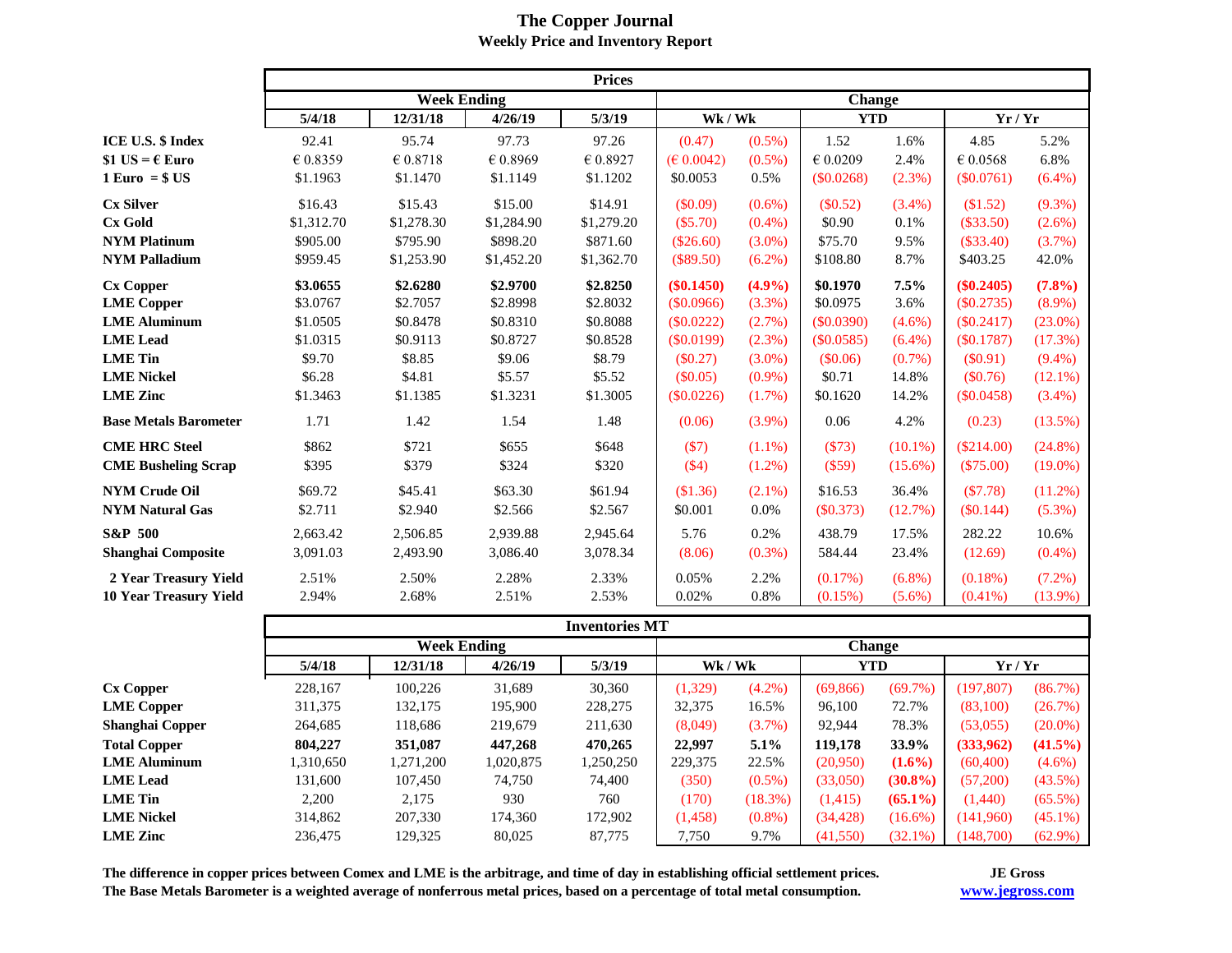## **The Copper Journal Base Metals Barometer Week Ending 5/3/19**



**The Base Metals Barometer is a weighted average of nonferrous metal prices, based on a percentage of total metal consumption.**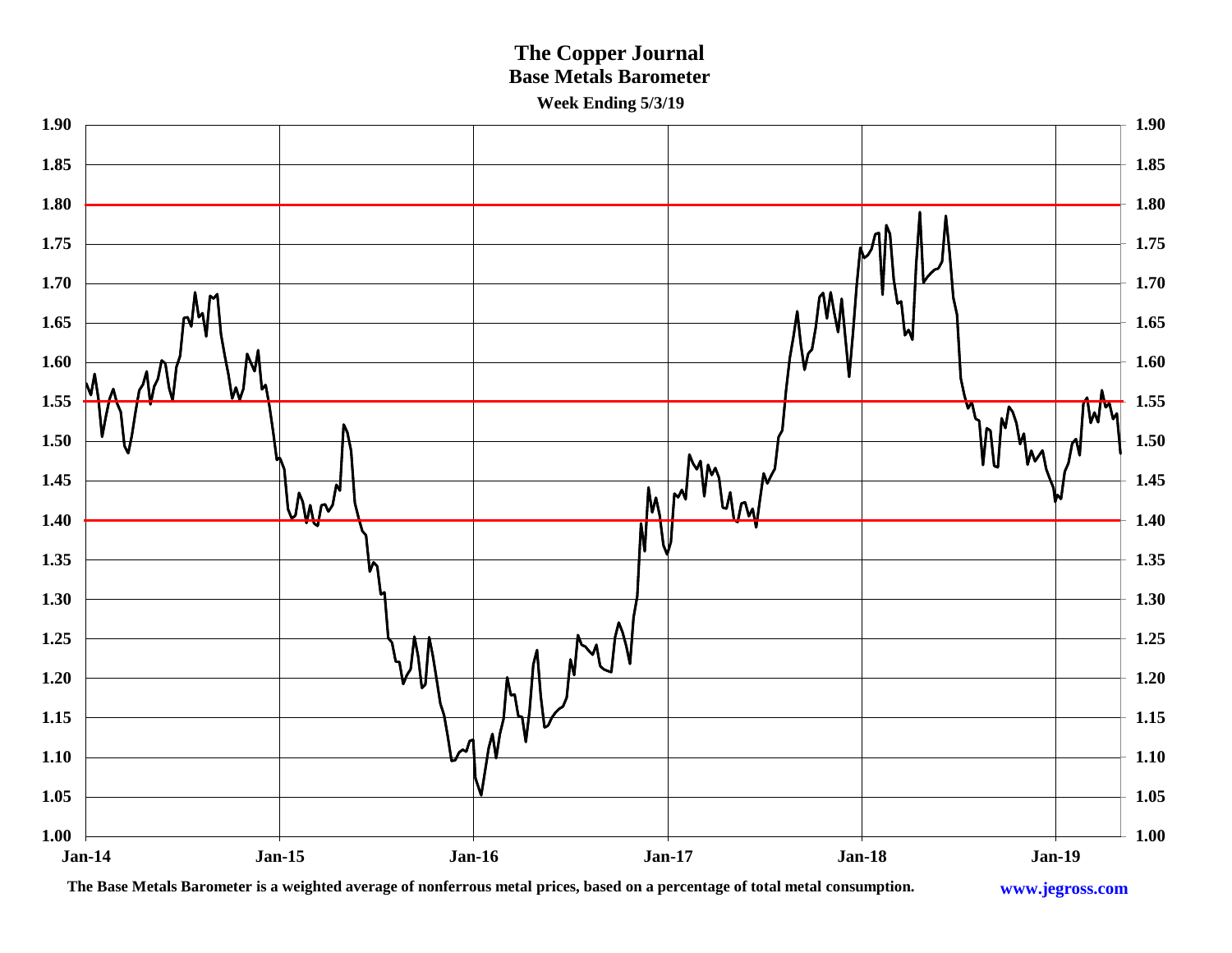#### **23.4% 17.5% (12.7%) 36.4%**   $(15.6\%)$ **(10.1%) 14.2% 14.8%**   $(0.7\%)$ **(6.4%) (4.6%) 3.6% 7.5% 8.7% 9.5% 0.1% (3.4%) (2.3%) 2.4% 1.6% (20%) (15%) (10%) (5%) 0% 5% 10% 15% 20% 25% 30% 35% 40% Shanghai Comp. S&P 500 NYM Natural Gas NYM Crude Oil CME BFS CME HRC LME Zinc LME Nickel LME Tin LME Lead LME Aluminum LME Copper Cx Copper NYM Palladium NYM Platinum Cx Gold Cx Silver 1 Euro = \$ US 1 \$ US = Euro U.S. Dollar Index The Copper Journal 2019 Year To Date % Price Change Week Ending 5/3/19**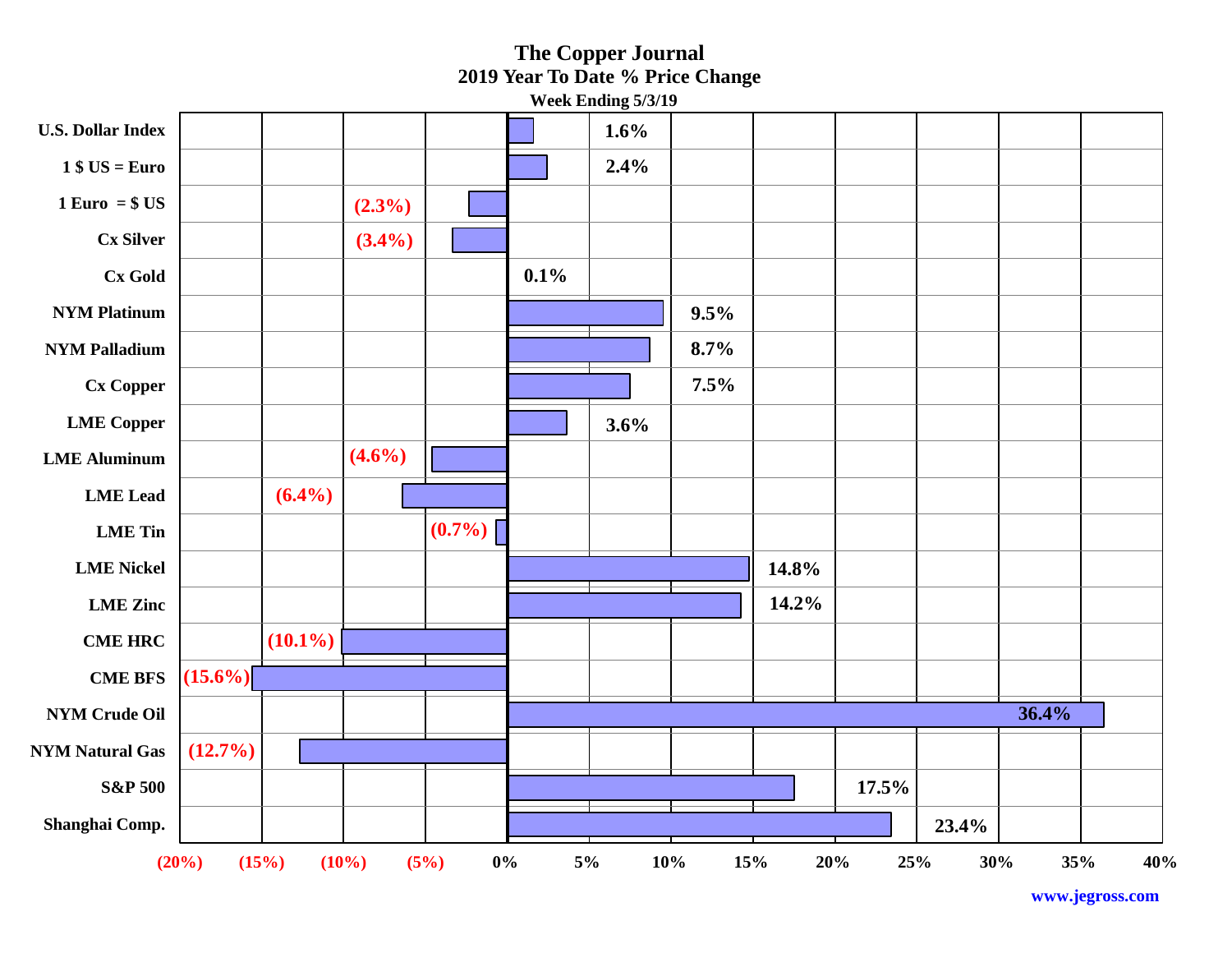**The Copper Journal LME Nonferrous Metals 2019 YTD % Price Change**

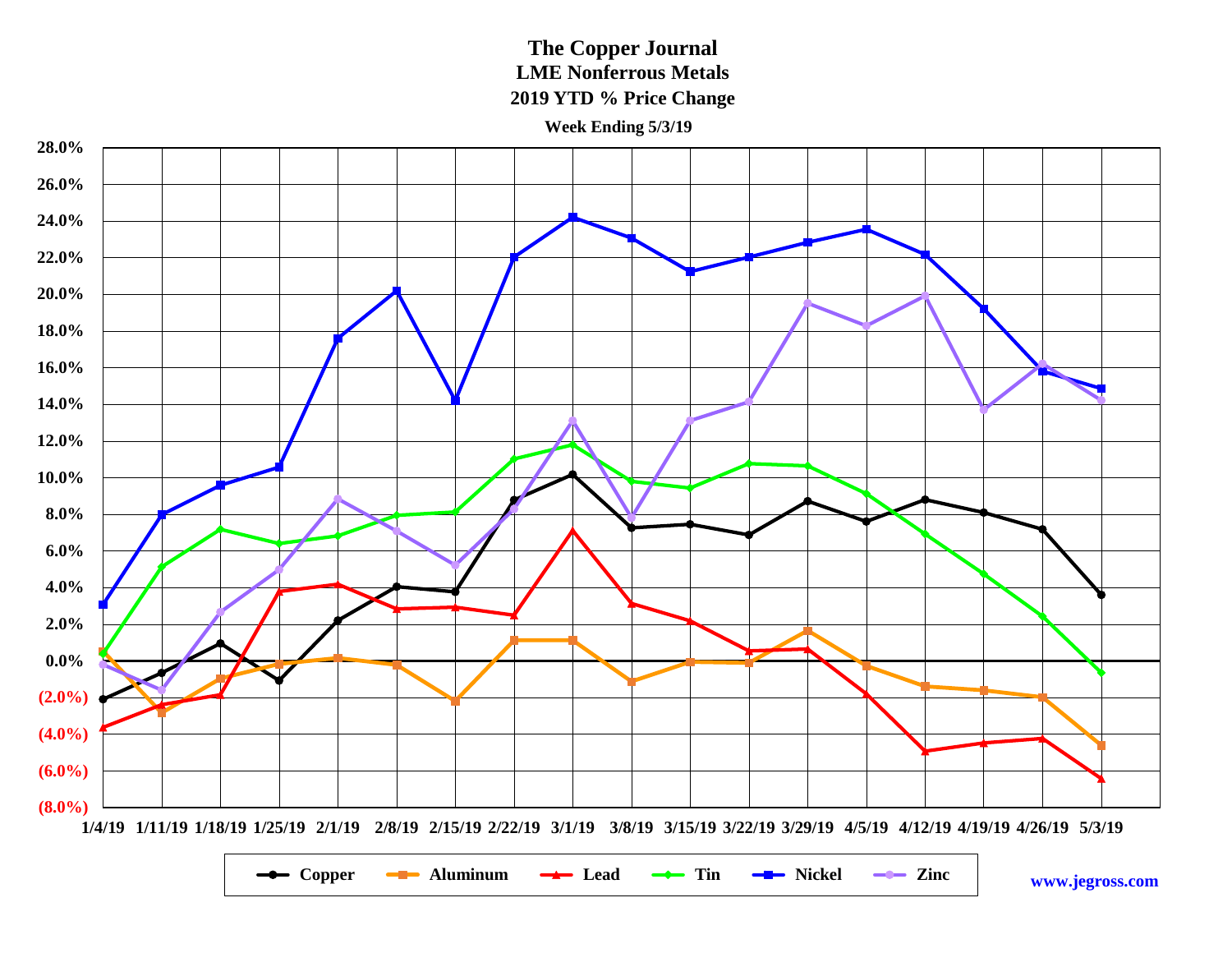## **The Copper Journal Precious Metals 2019 YTD % Price Change**

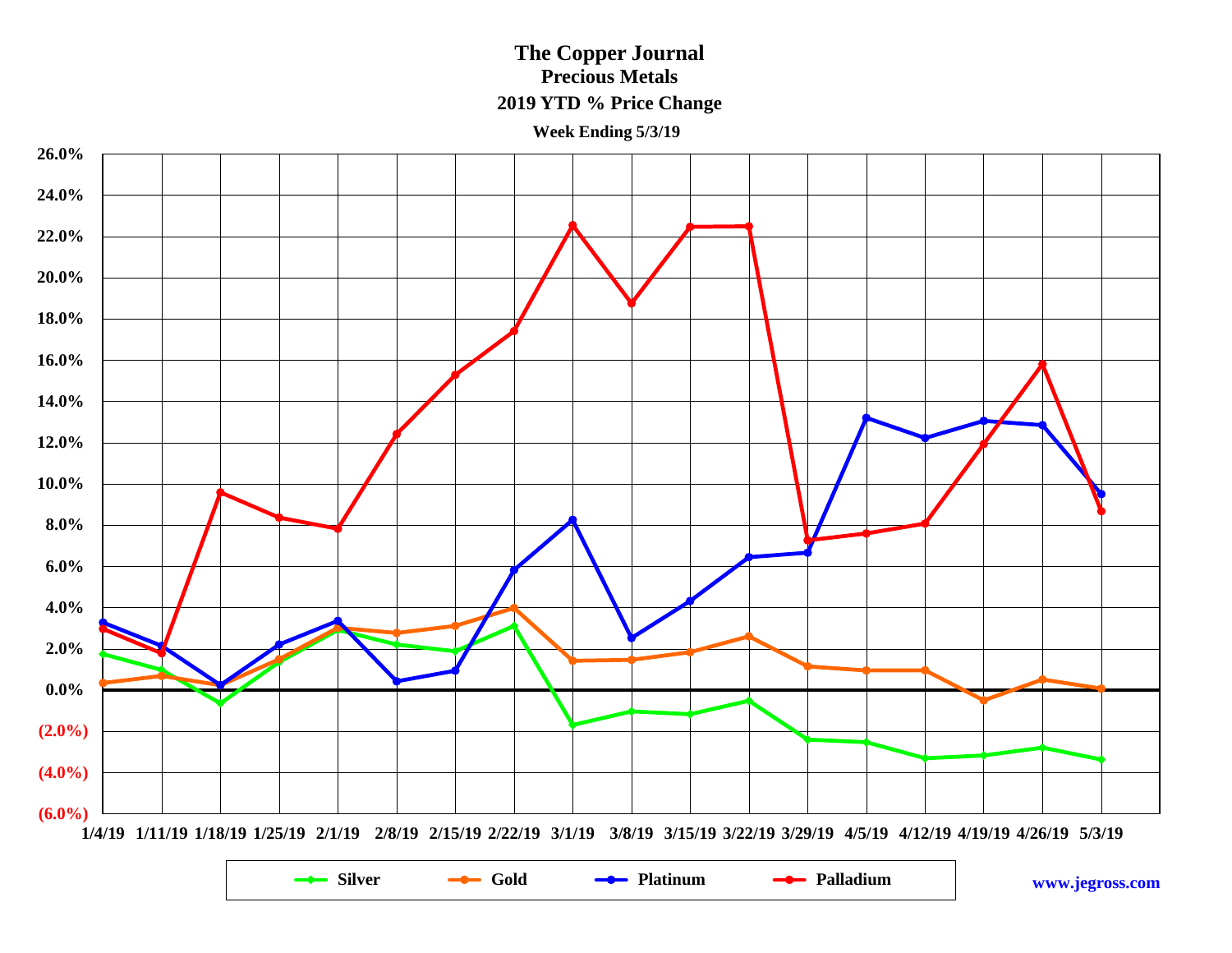### **The Copper Journal Energy 2019 YTD % Price Change**



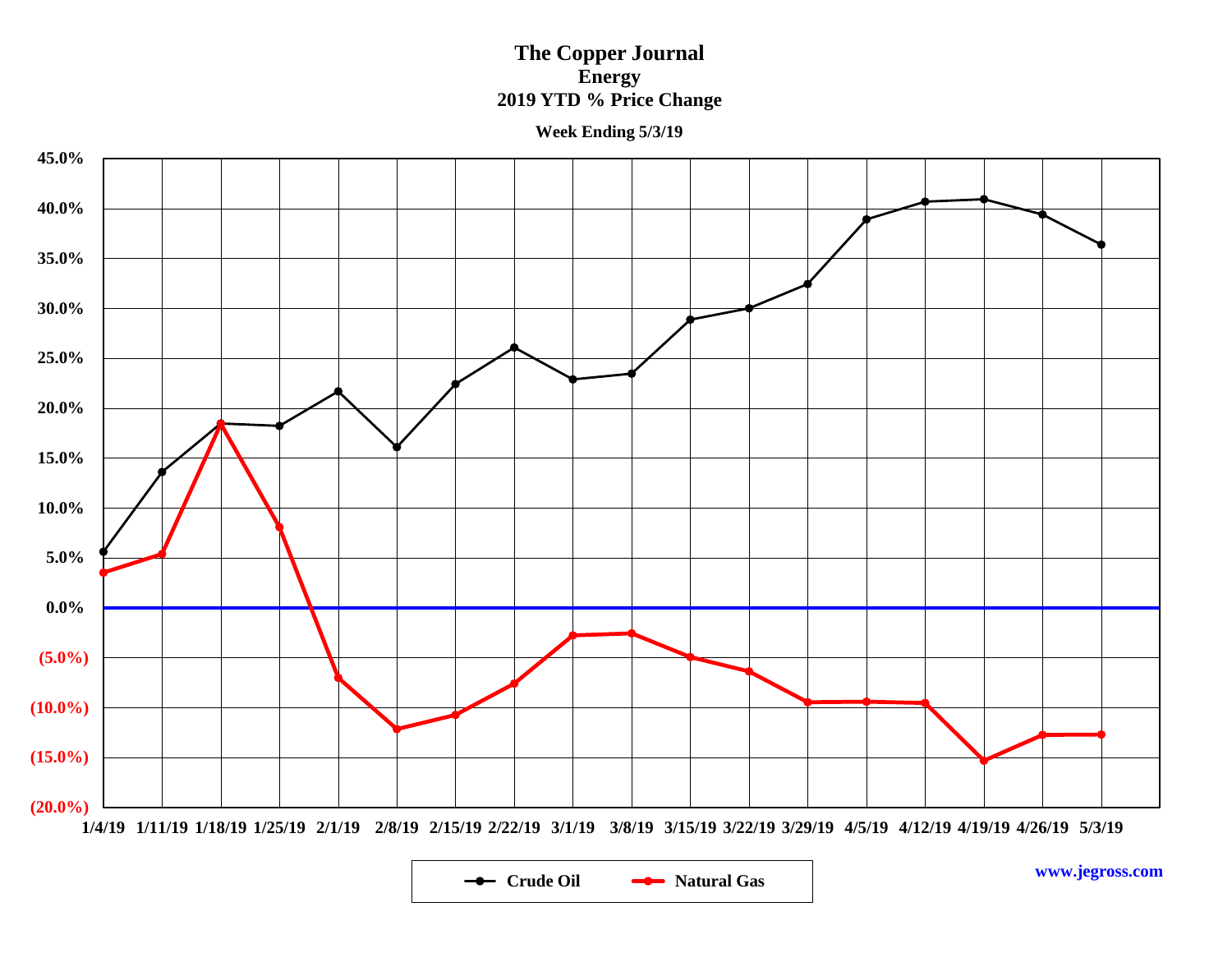## **The Copper Journal Equities 2019 YTD % Price Change**



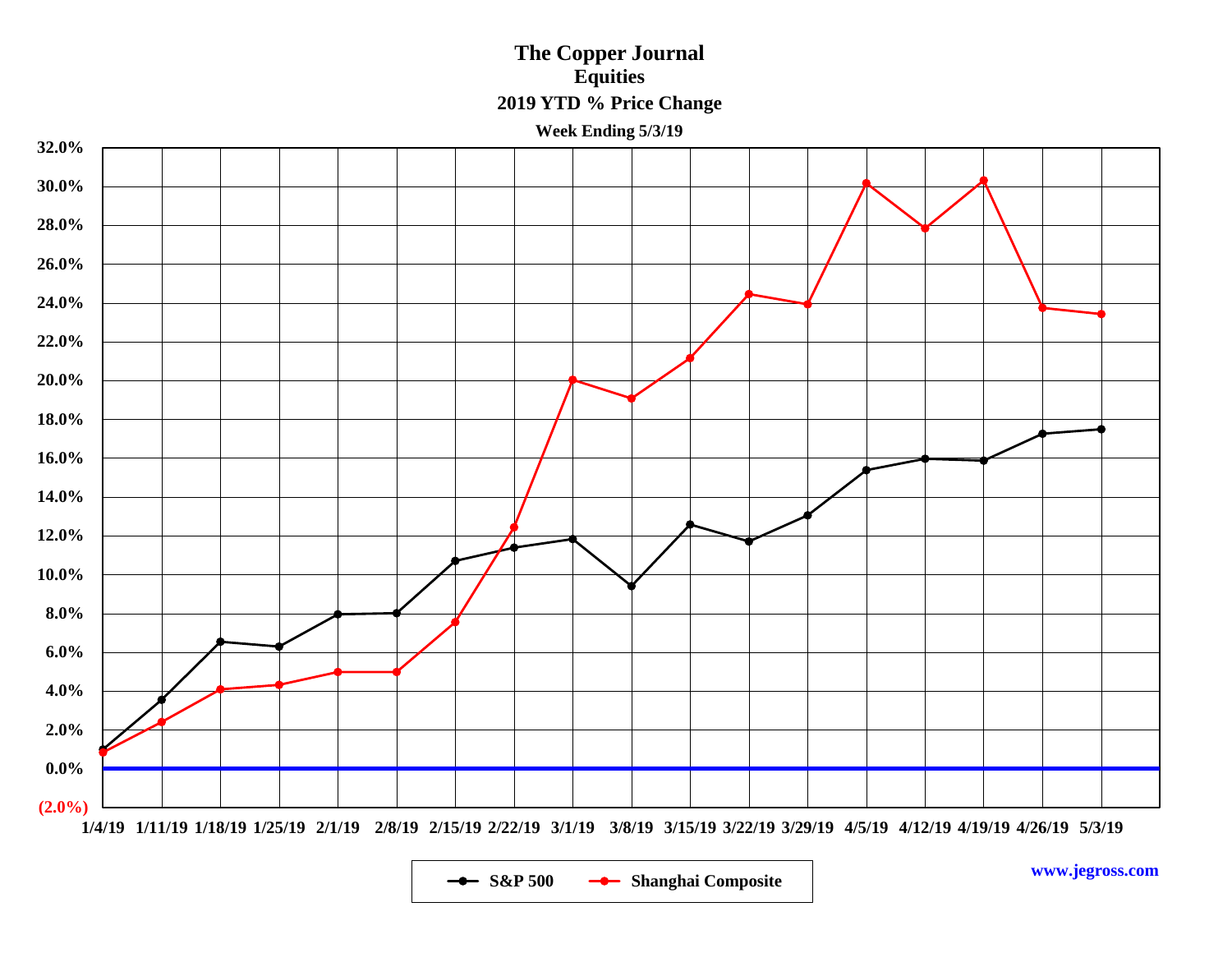**The Copper Journal ICE U.S. \$ Index Week Ending 5/3/19**

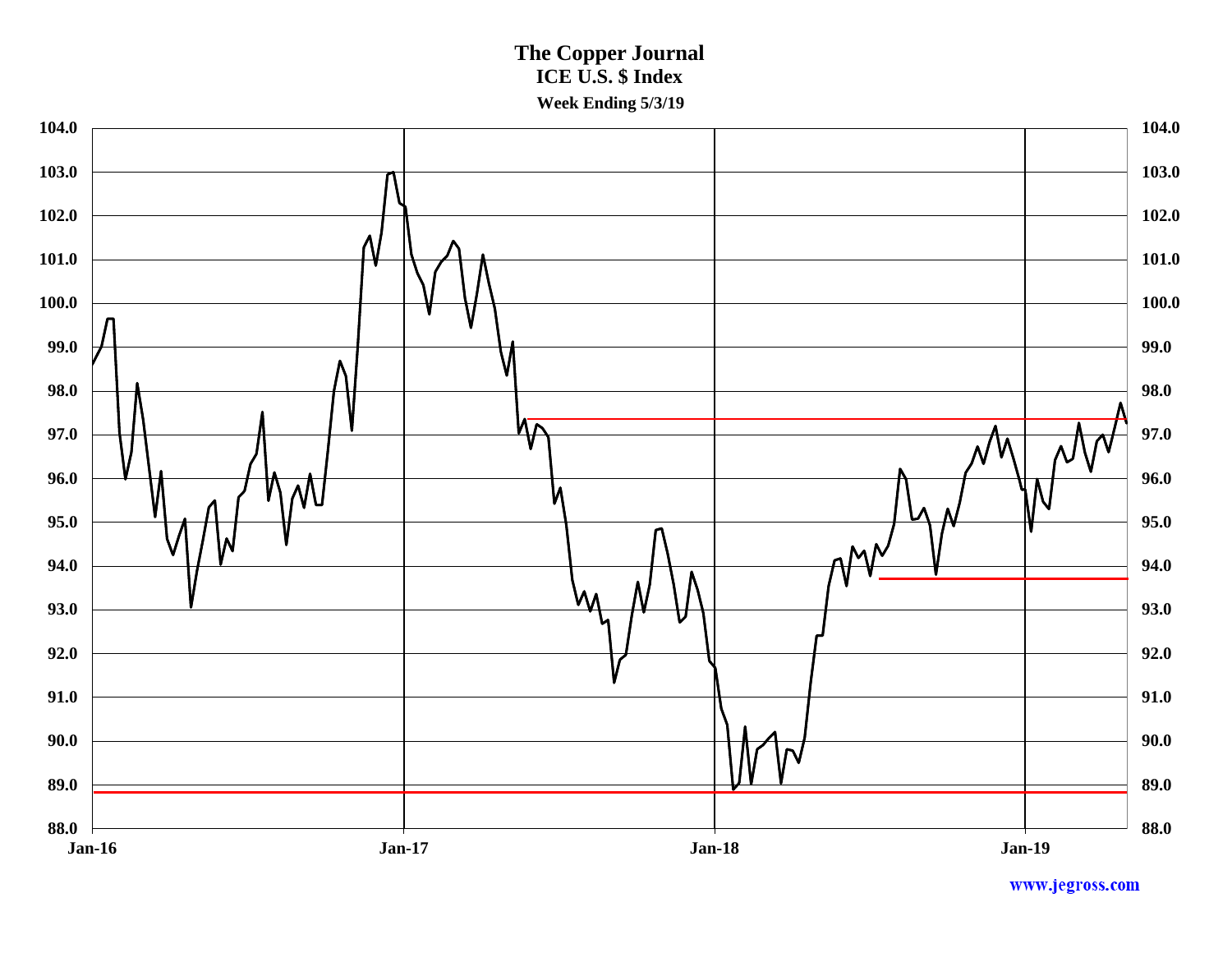**The Copper Journal \$1 U.S. = Euro Week Ending 5/3/19**

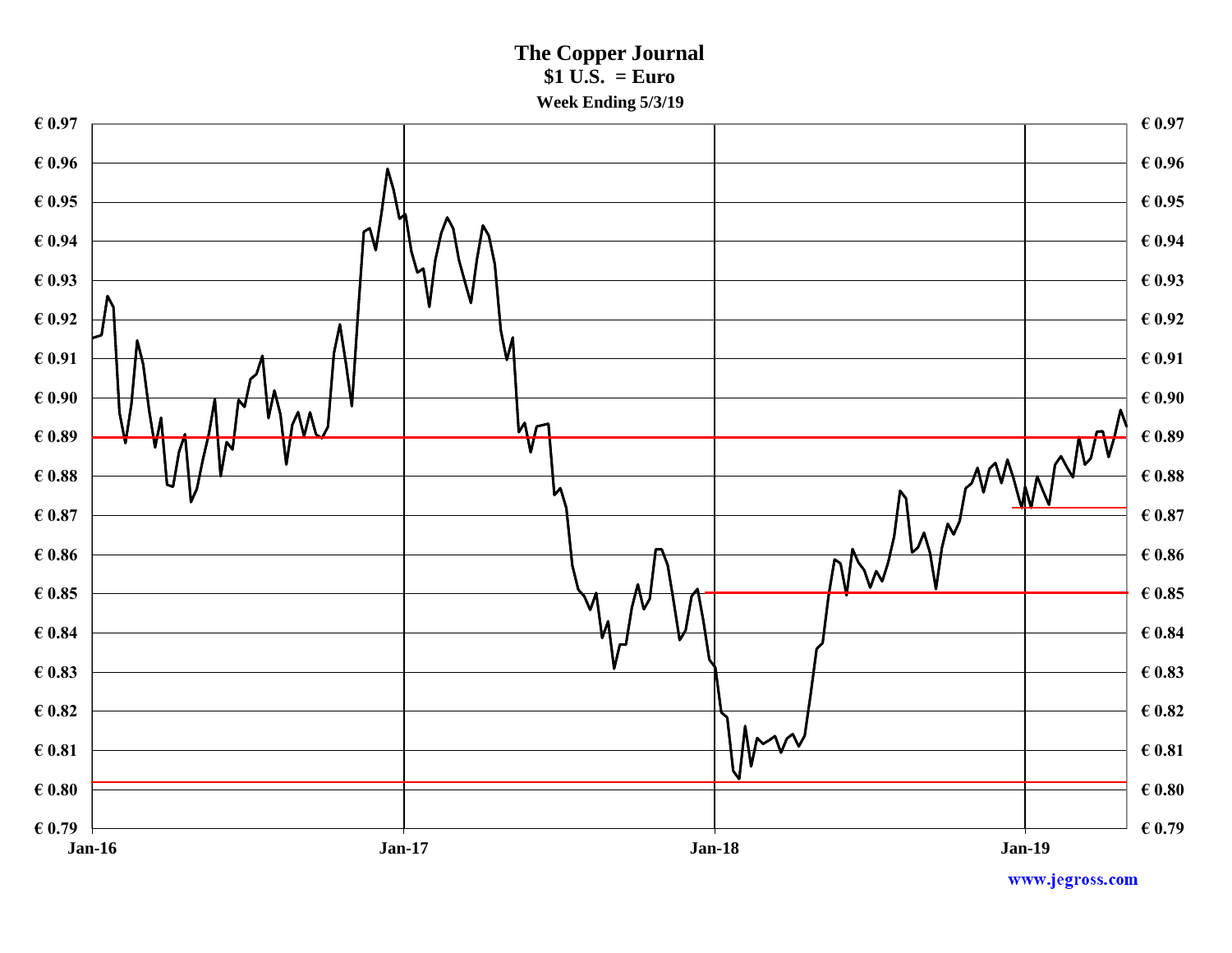**The Copper Journal 1 Euro = \$ U.S. Week Ending 5/3/19**

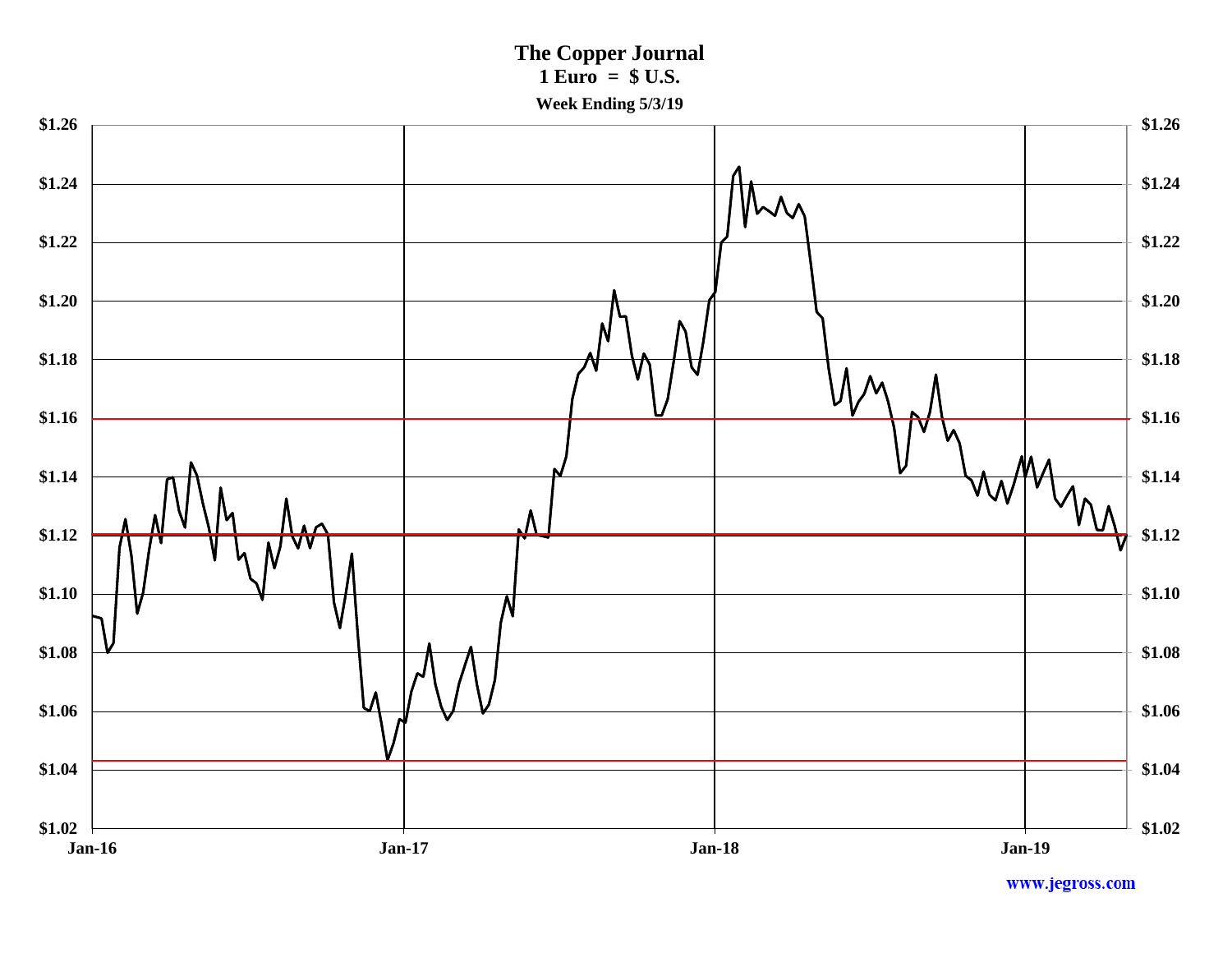**The Copper Journal Comex Copper Vs Euro = \$ U.S. Week Ending 5/3/19**

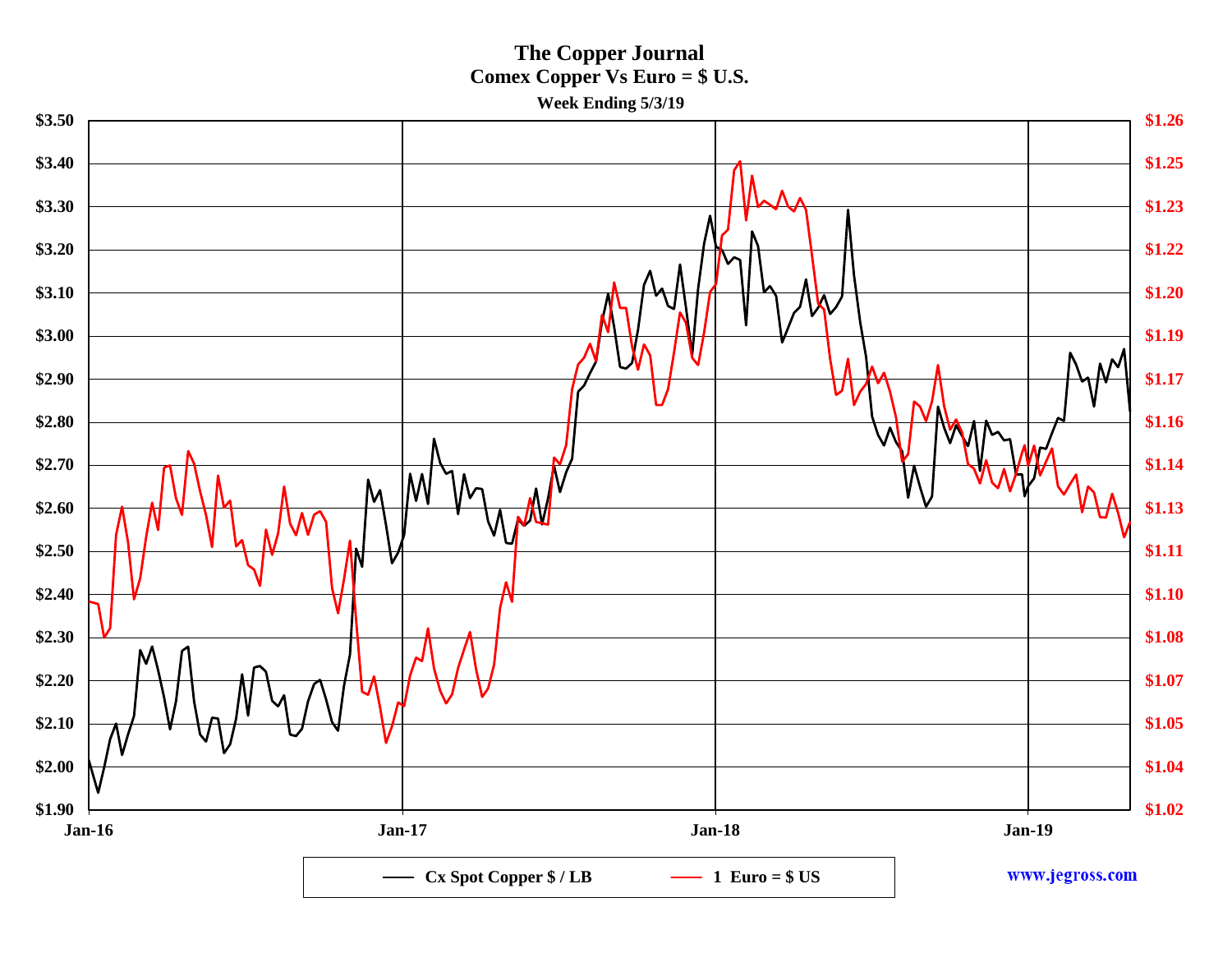# **The Copper Journal**

**Comex Spot Copper**

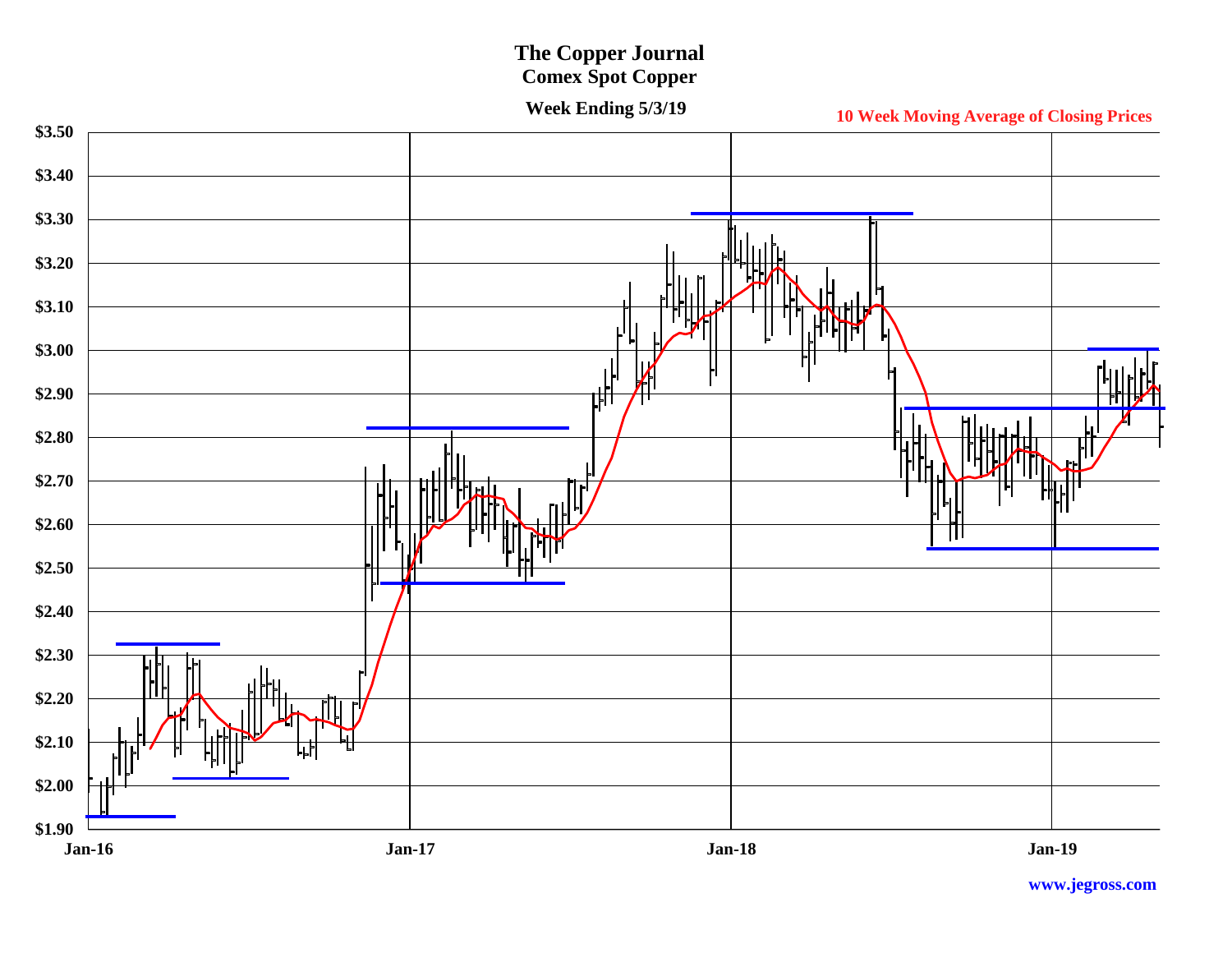### **The Copper Journal Copper** Week Ending 5/3/19

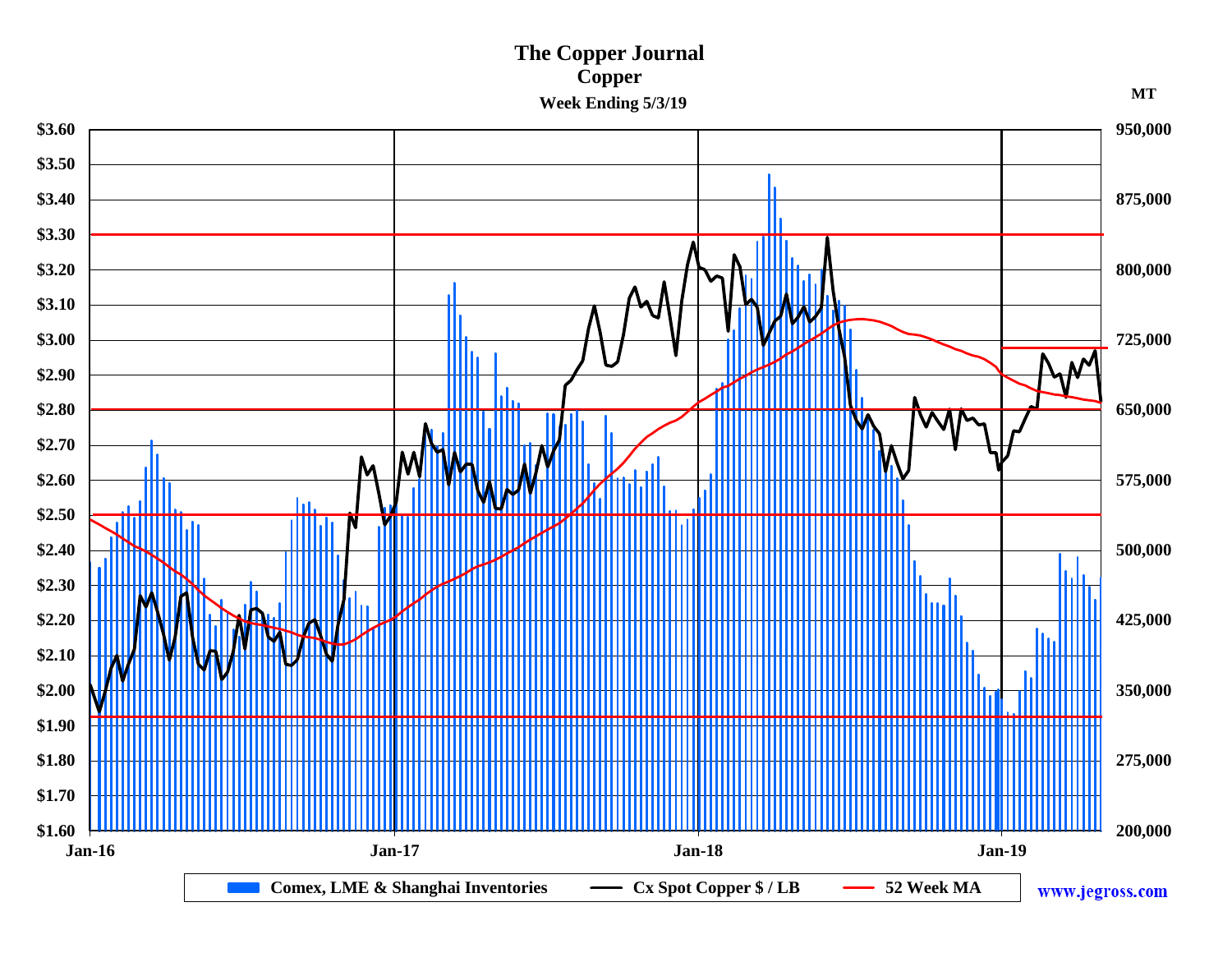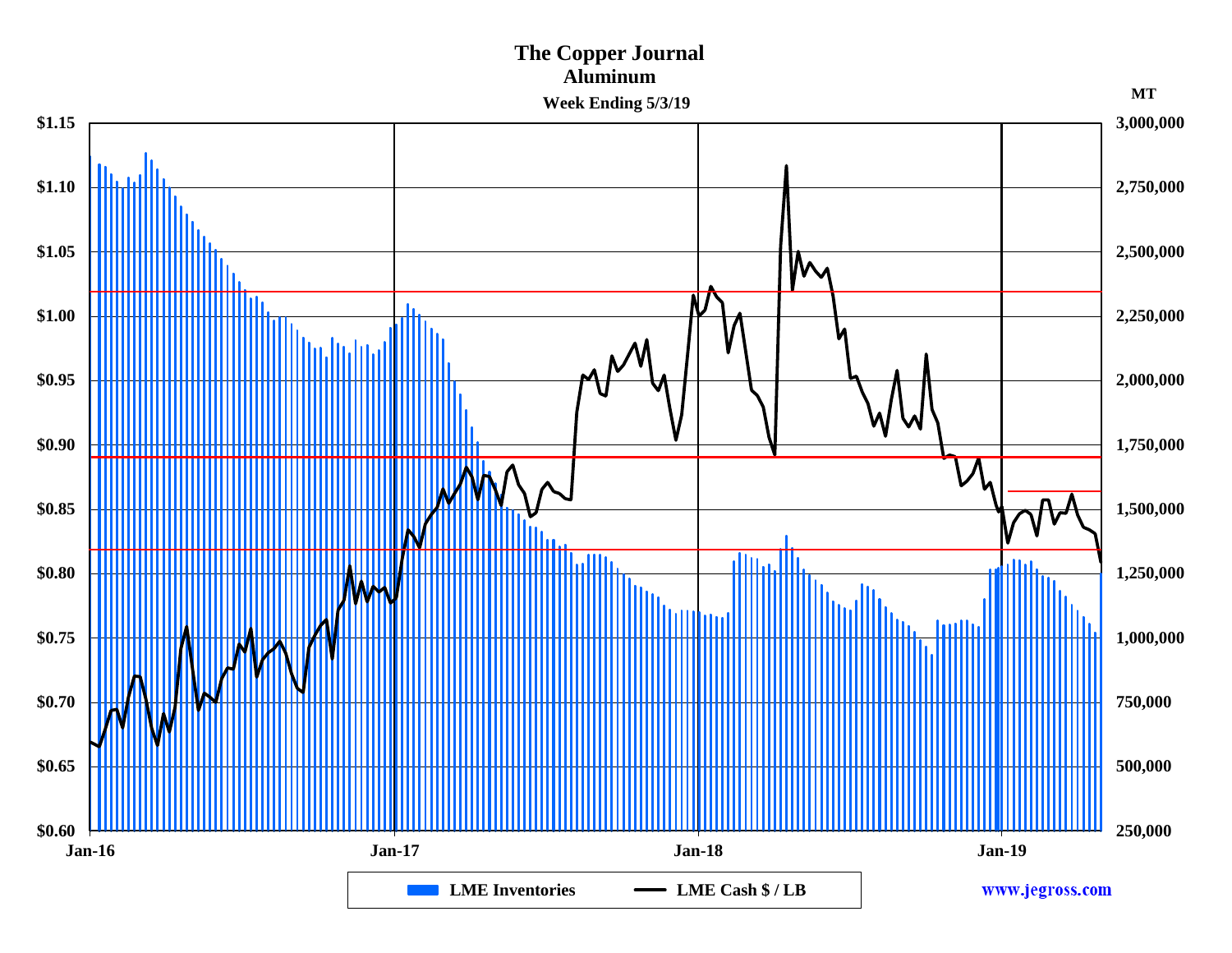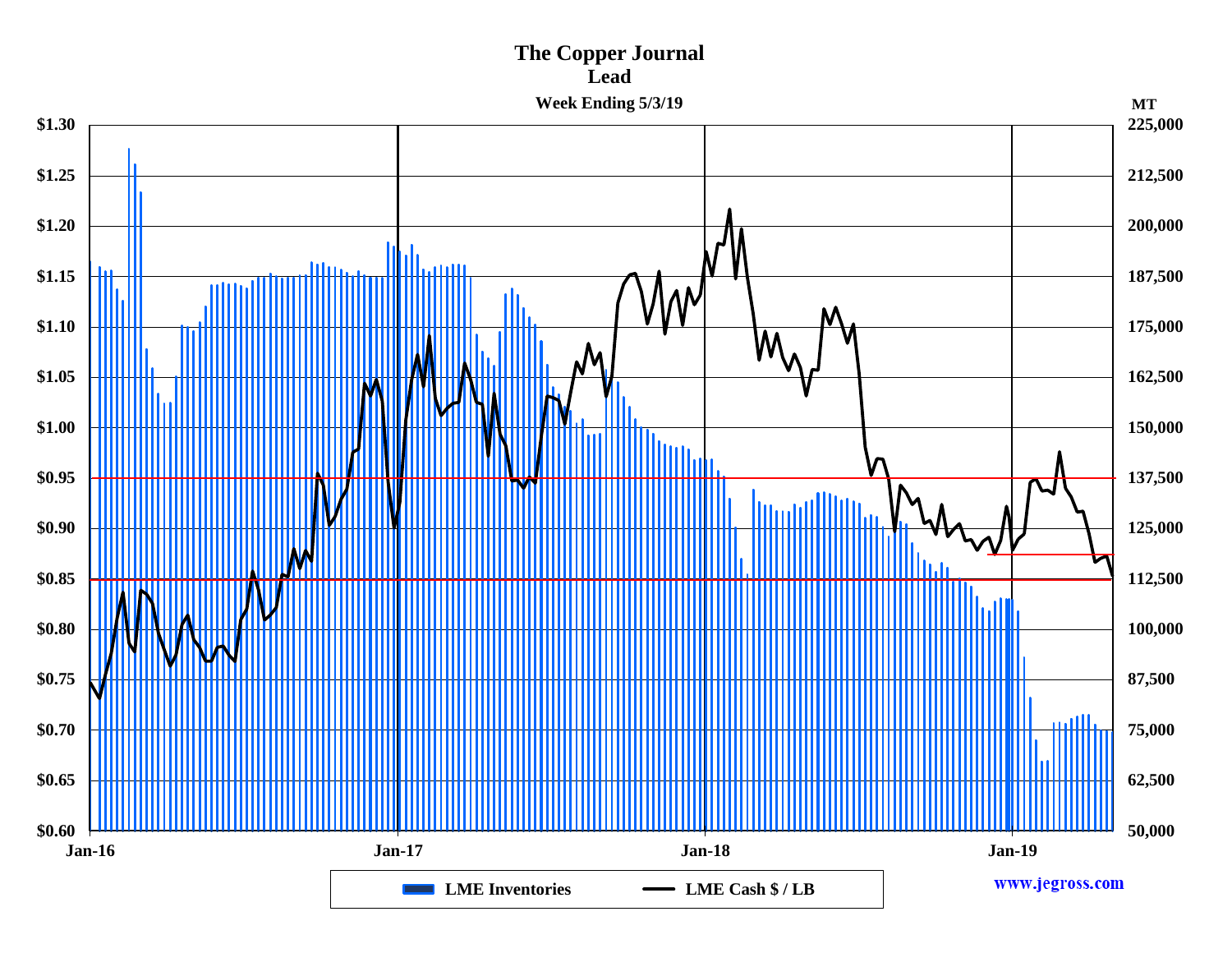# **The Copper Journal Tin**

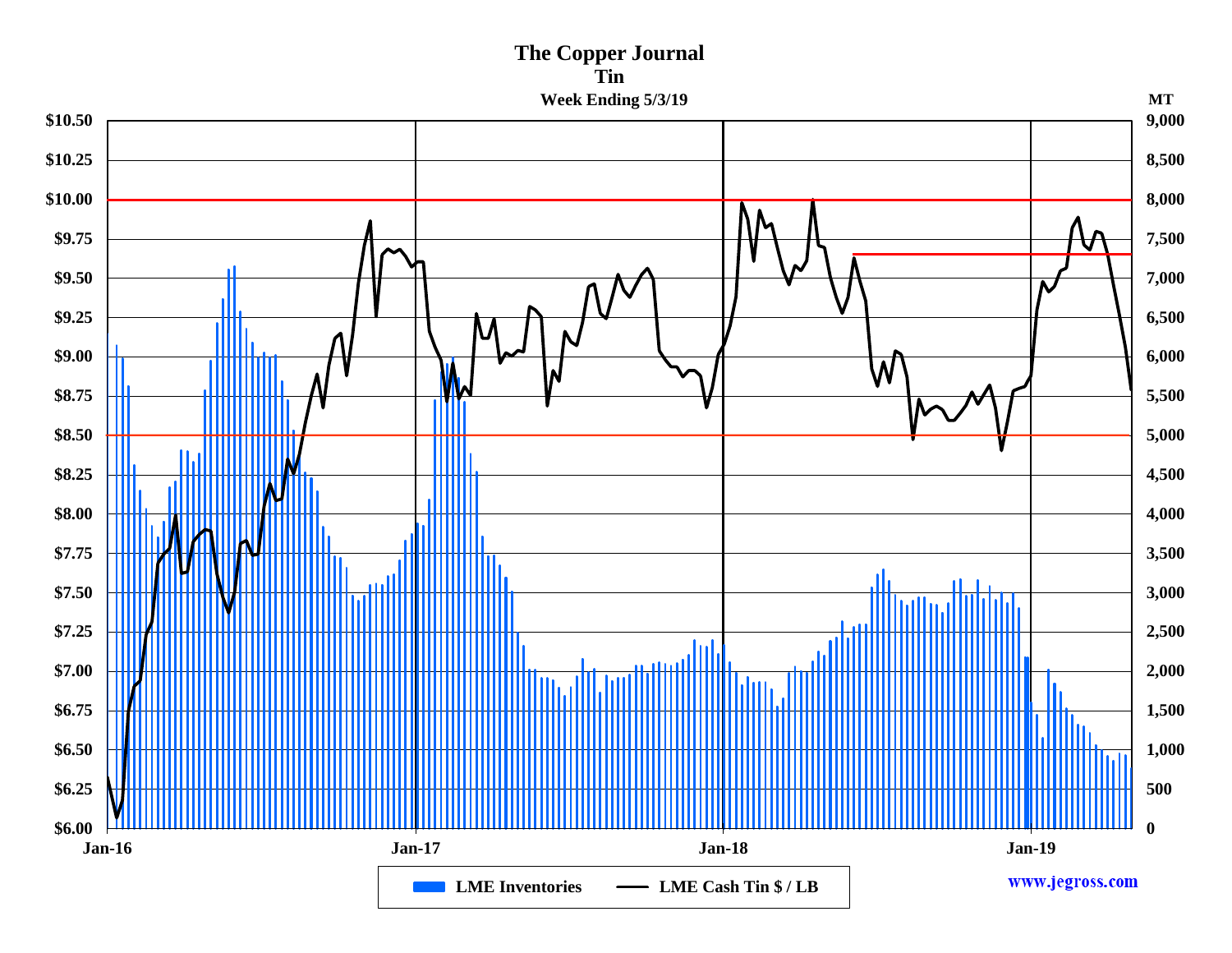### **Nickel Week Ending 5/3/19 475,000 \$7.00 \$6.75 450,000** IIII II **\$6.50 425,000 \$6.25 400,000 Albullion** modlic mult **\$6.00 375,000 \$5.75 350,000 \$5.50 325,000 \$5.25 300,000 \$5.00 275,000 \$4.75 250,000 \$4.50 225,000 \$4.25 200,000 \$4.00 175,000 \$3.75** г **150,000 \$3.50 125,000 \$3.25 100,000 Jan-16 Jan-17 Jan-18 Jan-19 LME Inventories – LME Cash Nickel \$/LB** www.jegross.com

**The Copper Journal**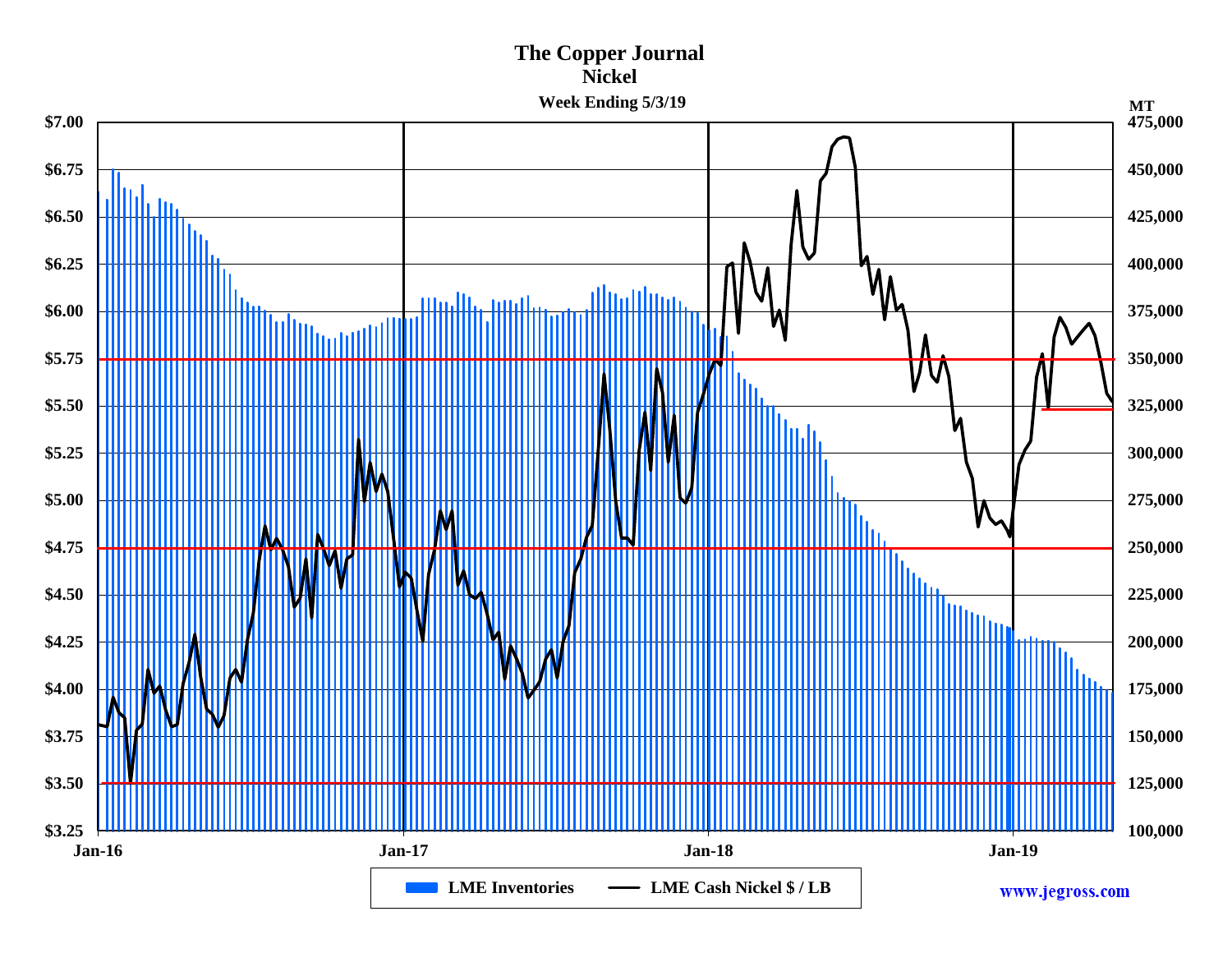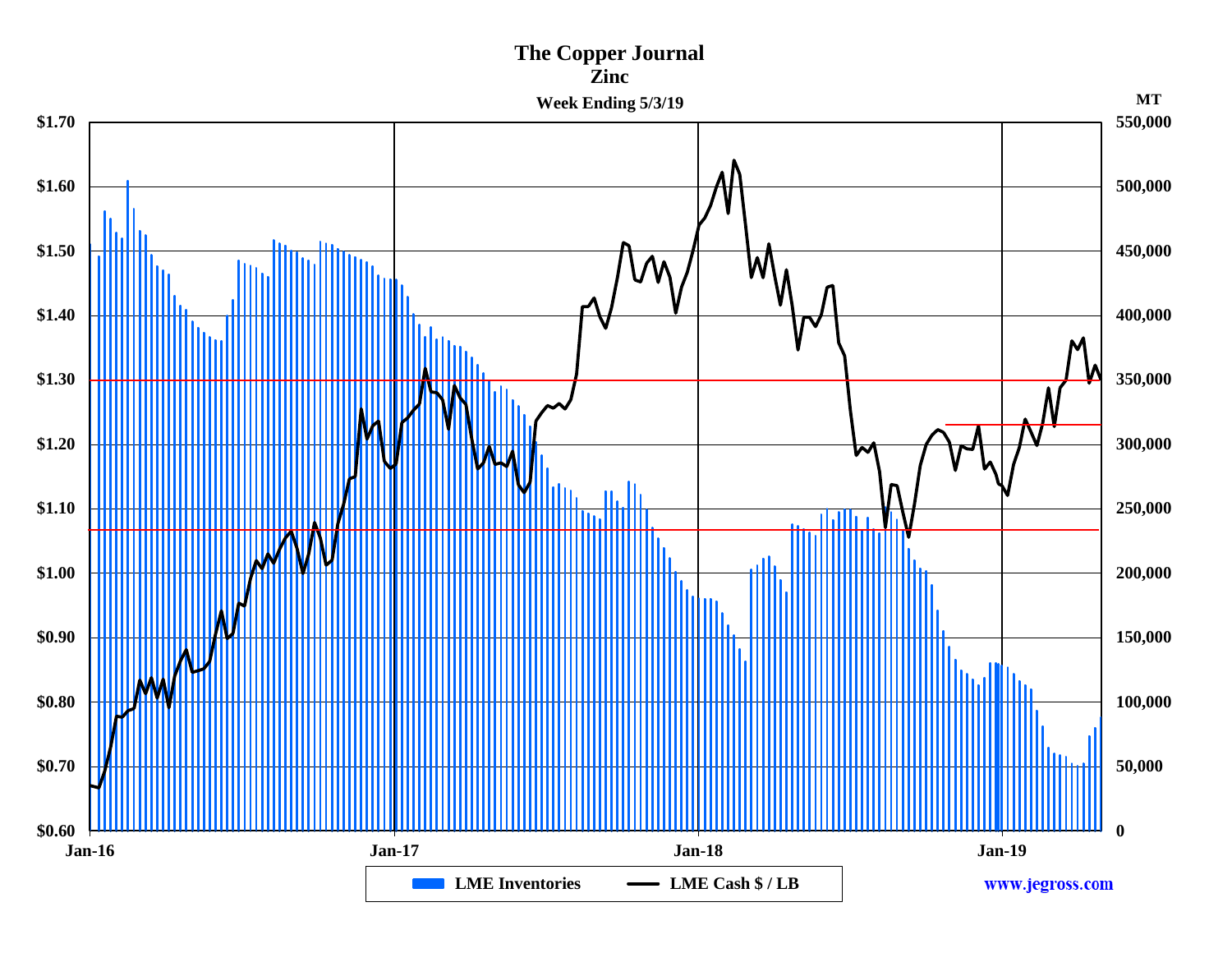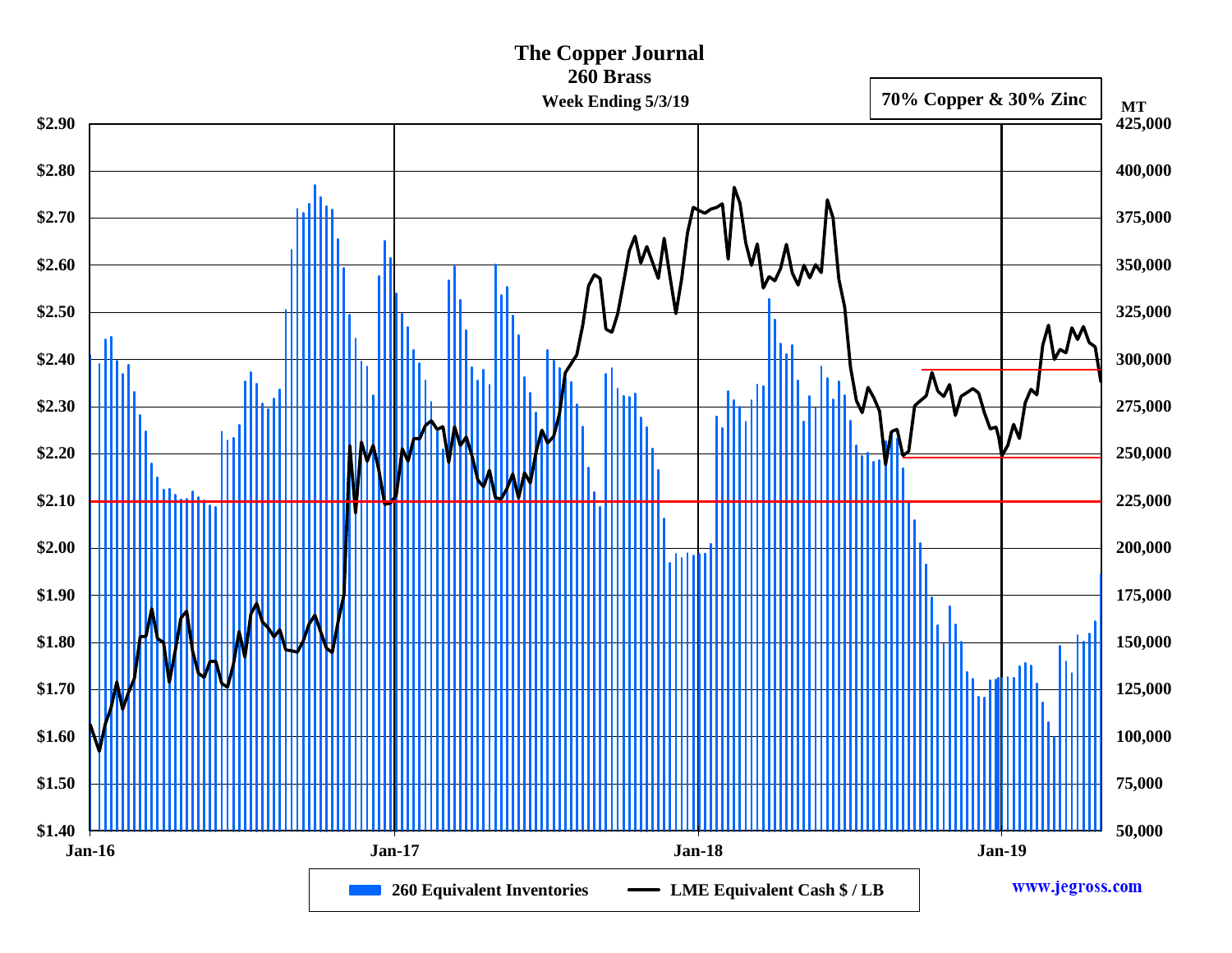### **The Copper Journal CME U.S. Midwest Domestic Hot-Rolled Coil Steel Week Ending 5/3/19**

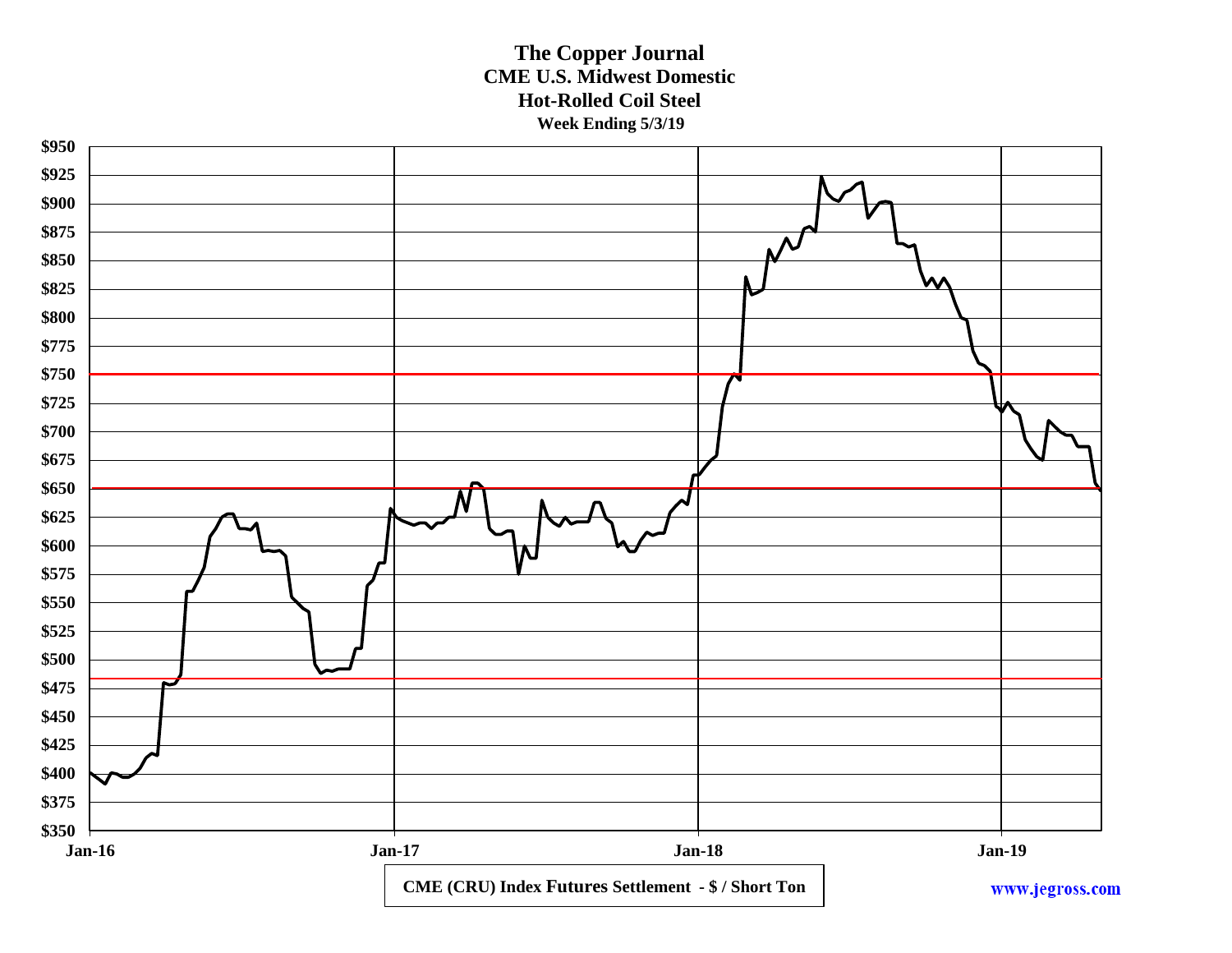**The Copper Journal CME U.S. Midwest Busheling Ferrous Scrap Week Ending 5/3/19**

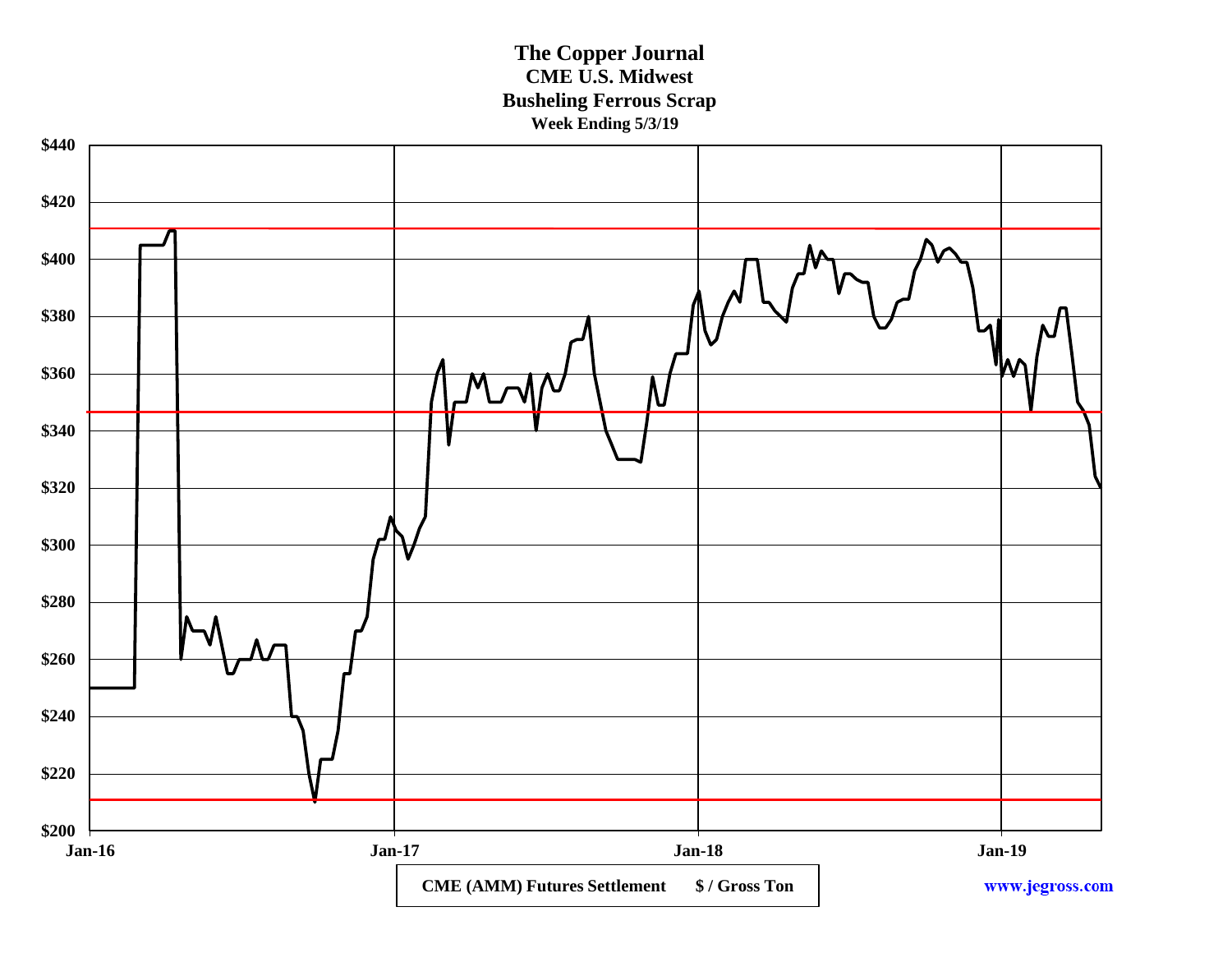## **The Copper Journal Comex Spot Silver Week Ending 5/3/19**

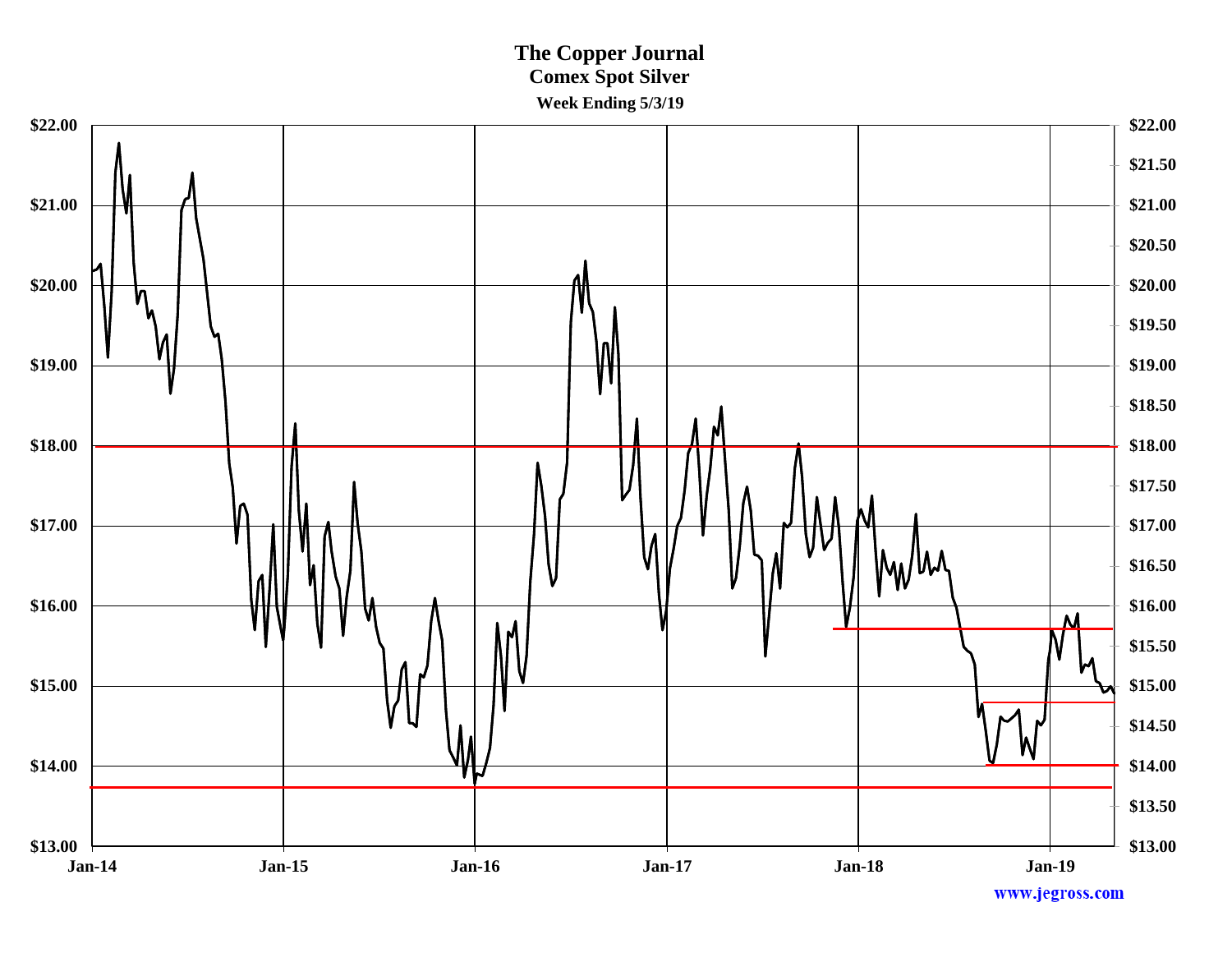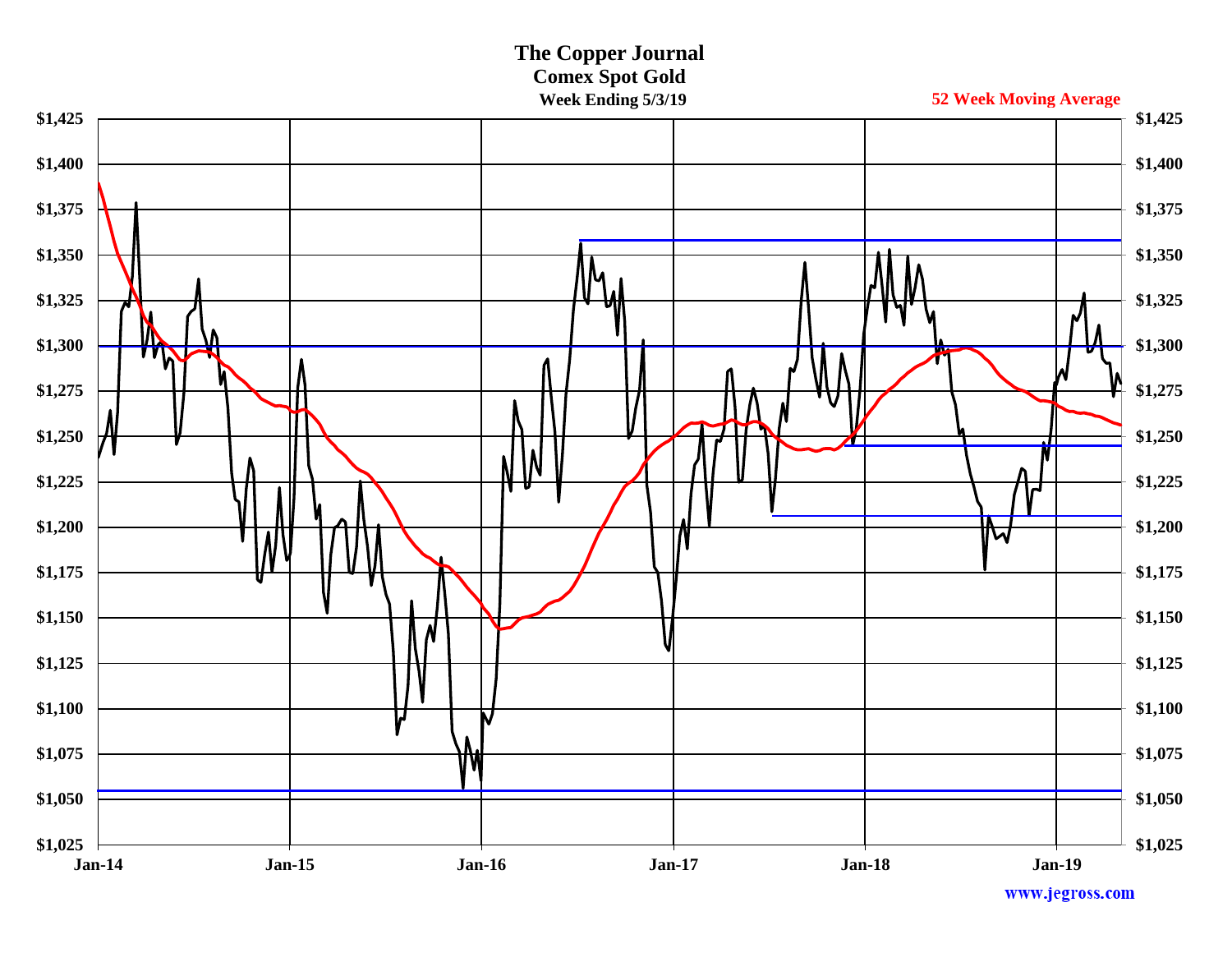**The Copper Journal Nymex Spot Platinum Week Ending 5/3/19**

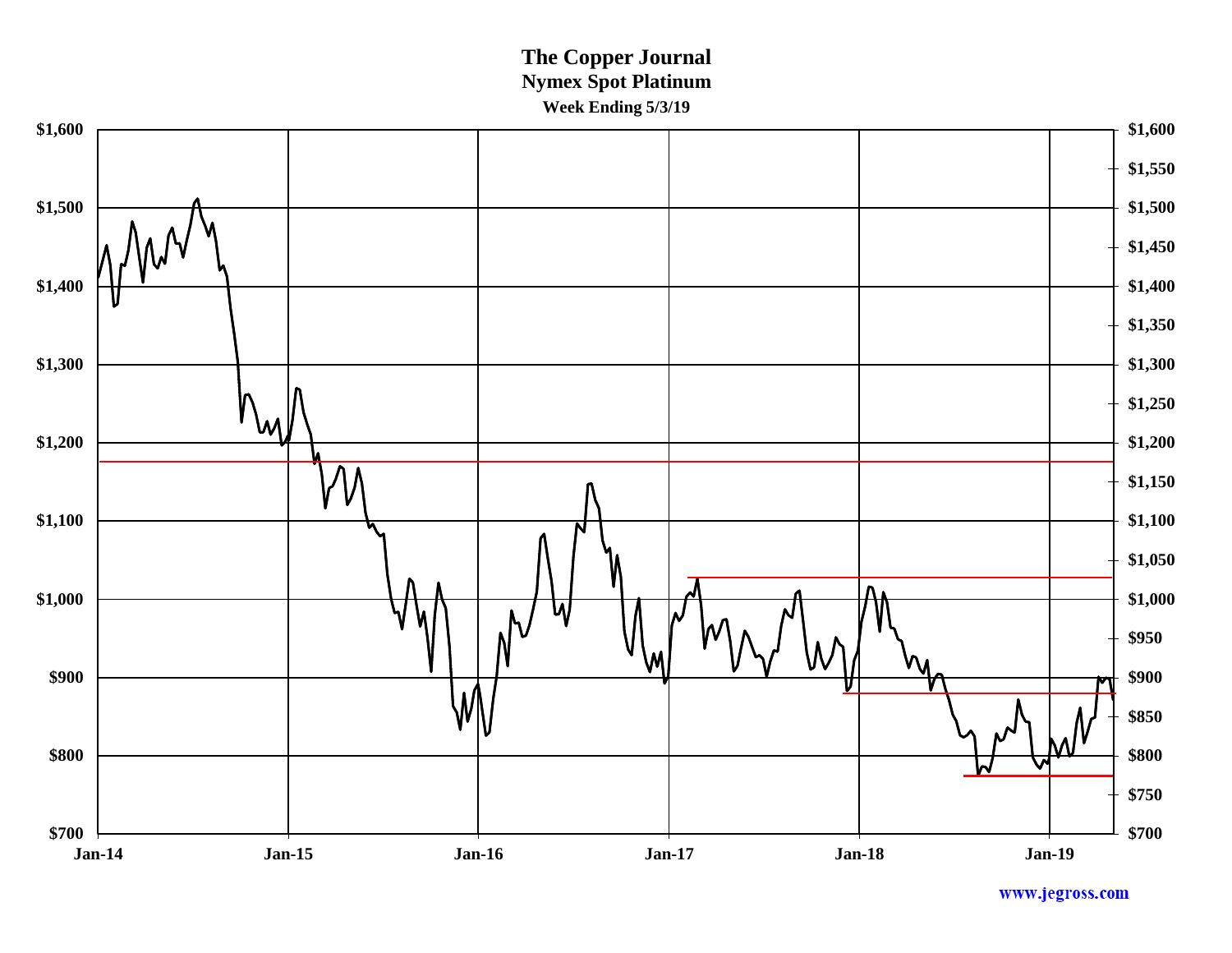## **The Copper Journal Nymex Spot Palladium Week Ending 5/3/19**

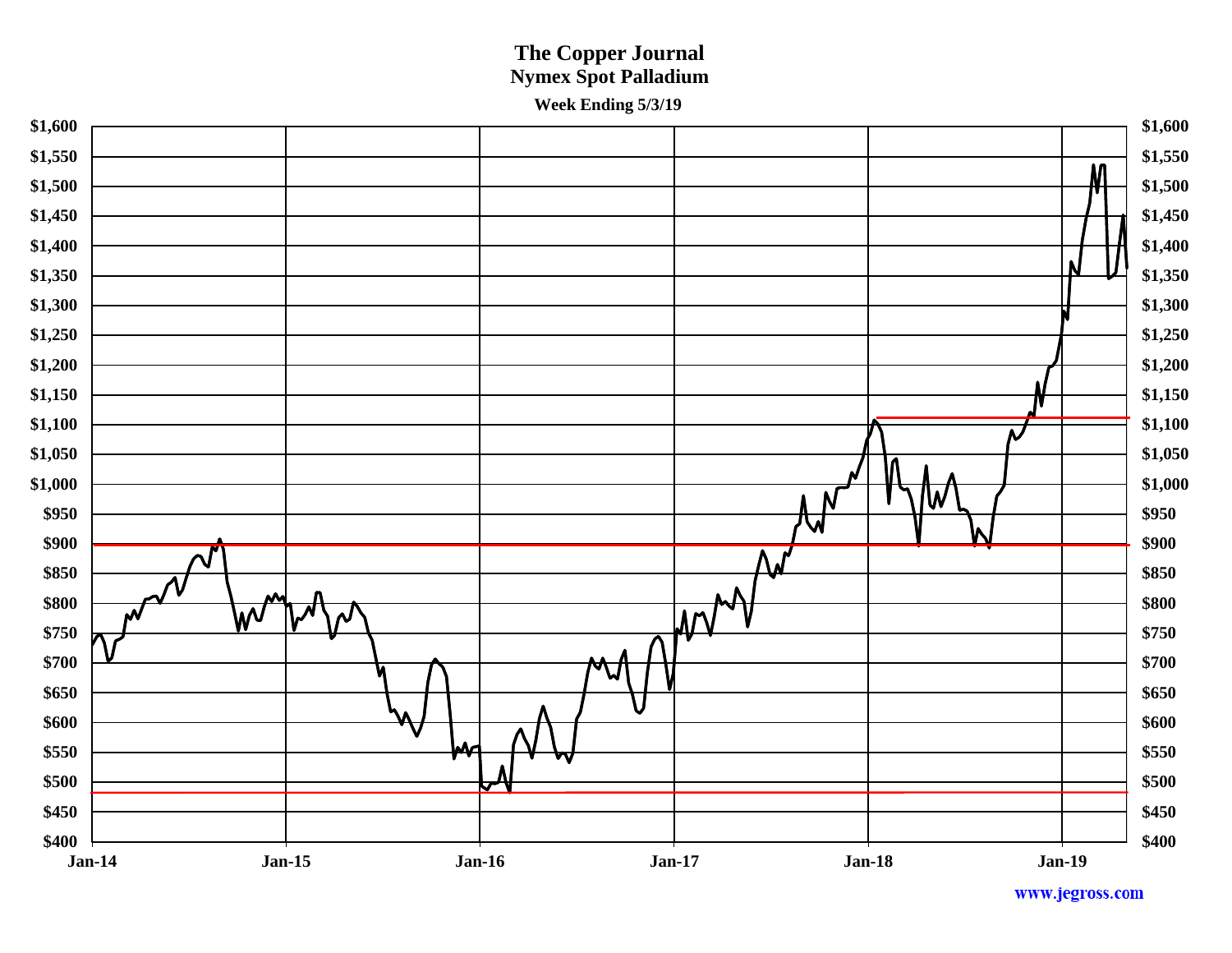# **The Copper Journal Nymex Crude Oil**

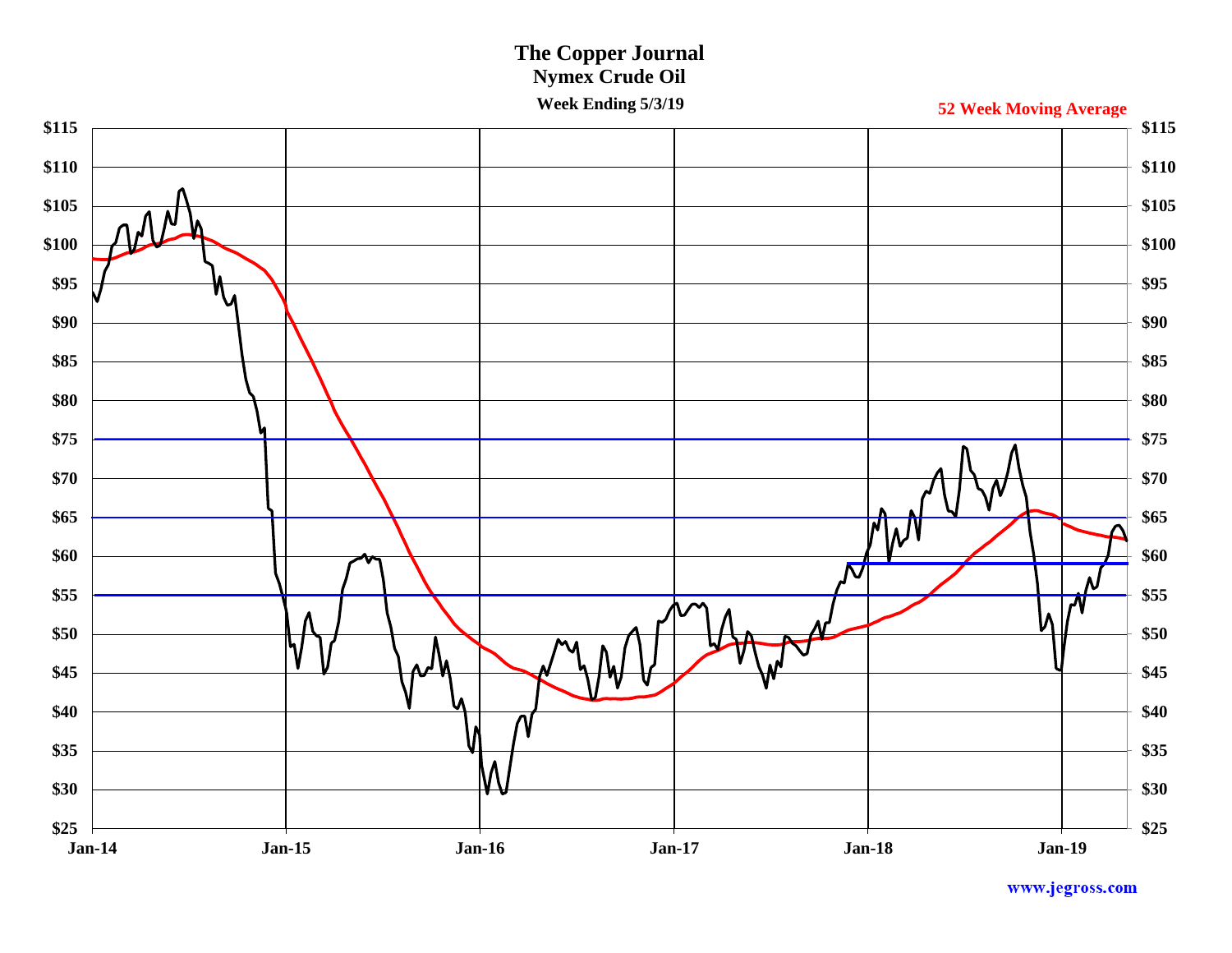### **The Copper Journal Nymex Natural Gas Week Ending 5/3/19**

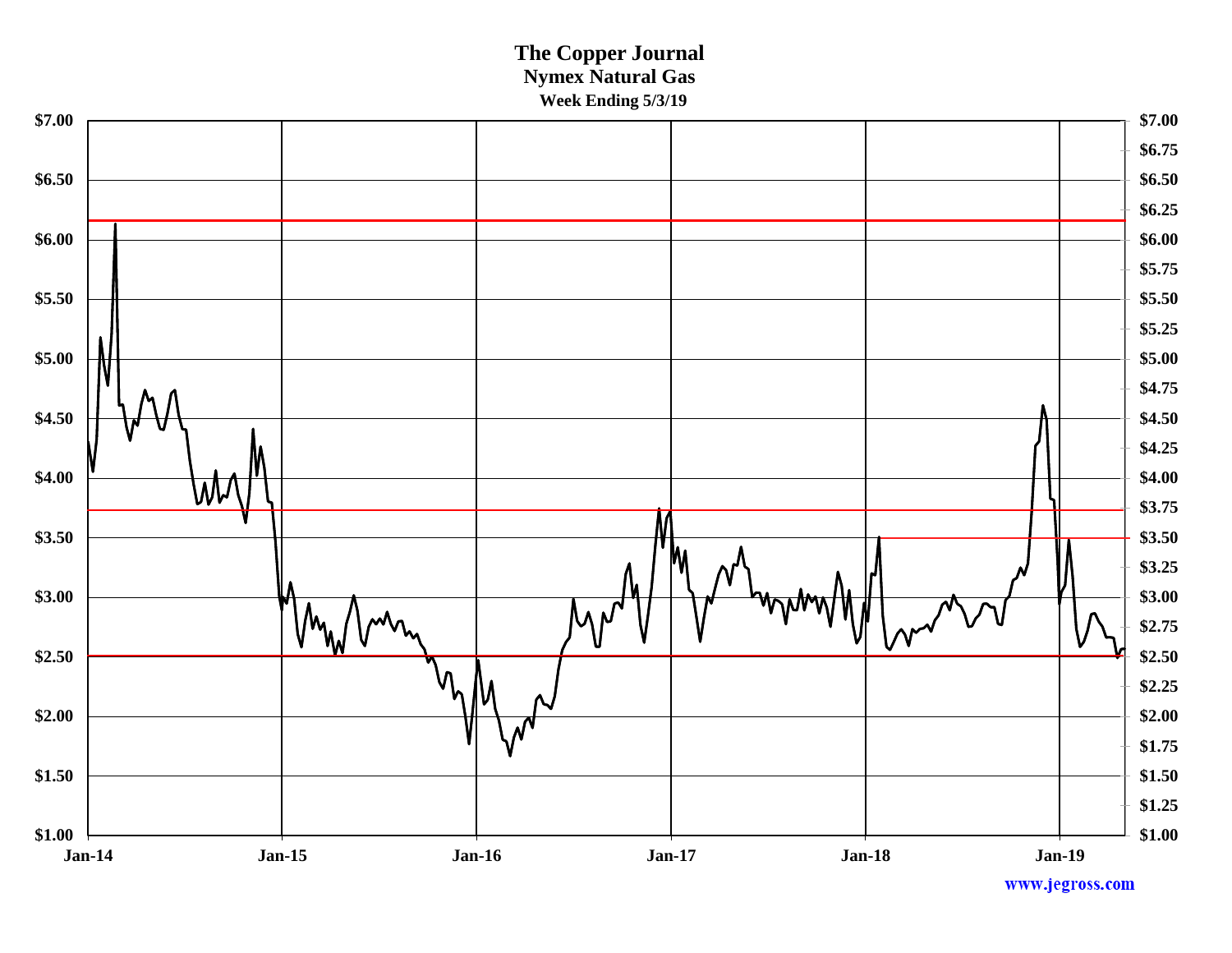**The Copper Journal 2 Year & 10 Year Treasury Yields Week Ending 5/3/19**

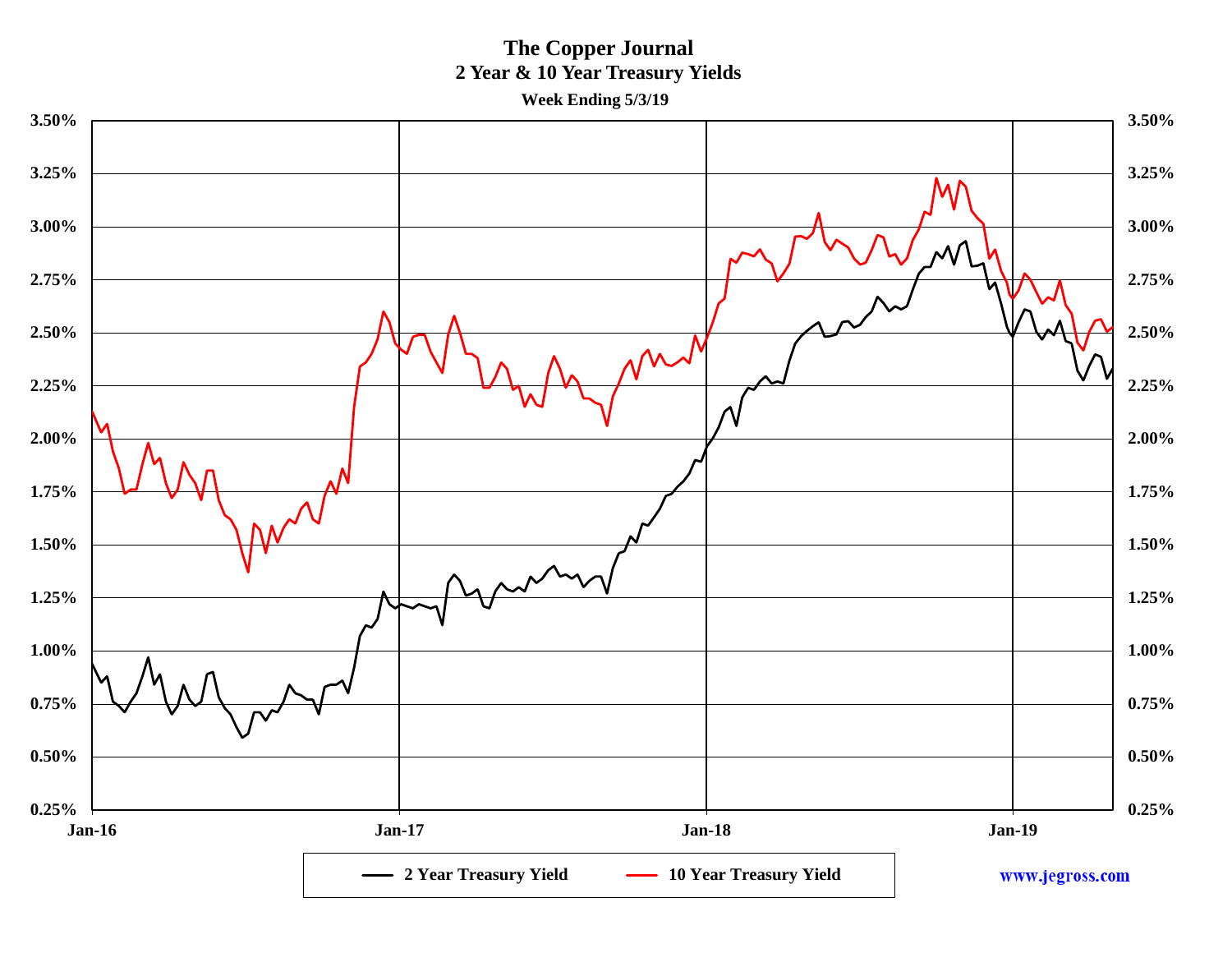